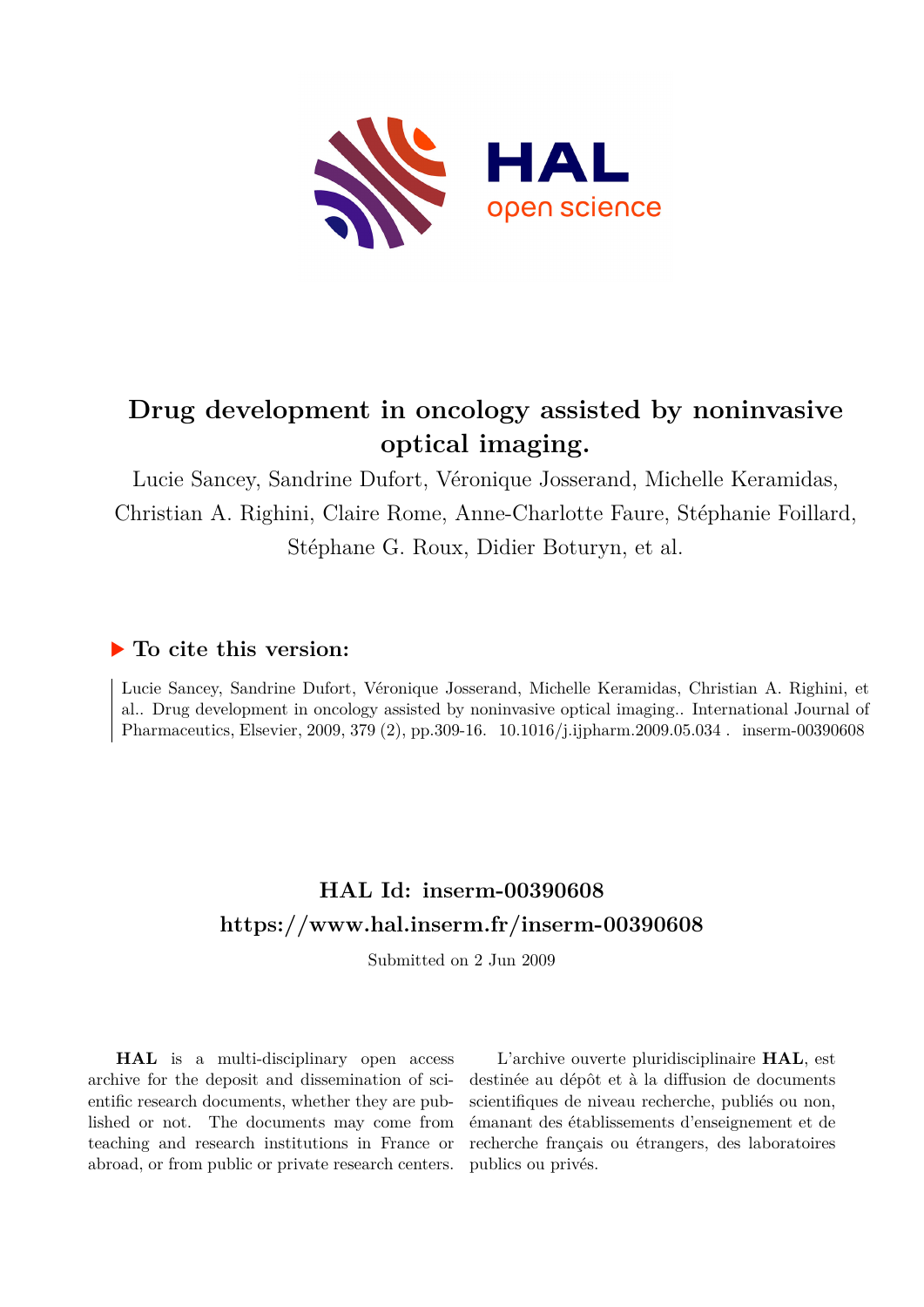#### Drug development in oncology assisted by noninvasive optical imaging.

Sancey L.  $1\cdot 2\sharp$ , Dufort S.  $1\cdot 2\cdot 3\sharp$ , Josserand V.  $1\cdot 2$ , Keramidas M.  $1\cdot 2$ , Righini C.  $1\cdot 2$ , Rome C.  $1\cdot 2$ ,

Faure A-C. 4, Foillard S. 2-5, Roux S. 4, Boturyn D. 2-5, Tillement O. 4, Koenig A. 6, Boutet J. 6,

Rizo P. 6, Dumy P.2-5, Coll JL.1-2\*

‡ These authors contributed equally to this work.

 CRIINSERM U823, Cibles diagnostiques ou thérapeutiques et vectorisation de drogues dans les cellules tumorales, Institut Albert Bonniot, BP 170, 38 042 Grenoble cedex 9, France Université Joseph Fourier, BP 53, 38 041 Grenoble cedex 9, France UF Cancérologie Biologique et Biothérapie, pôle de biologie et pathologie, CHU de Grenoble, BP 217, 38 043 Grenoble cedex 9, France <sup>4</sup> CNRS-UMR 5620, Laboratoire de Physico-Chimie des Matériaux Luminescents, Université Claude Bernard Lyon I, 69622 Villeurbanne cedex, France CNRS, UMR5250, Département de Chimie Moléculaire, BP 53, 38 041 Grenoble cedex 9, France CEA, Laboratoire d'Electronique de Technologie de l'Information, MINATEC, 17 rue des

Martyrs, 38054 Grenoble, Cedex 9, France

Correspondance to: Dr Coll Jean-Luc INSERM U823, Equipe 5 Institut Albert Bonniot, BP 170 38 042 Grenoble cedex 9, France Phone: 33 [0]4 76 54 95 53 / Fax: 33 [0]4 76 54 94 13 E-mail: Jean-Luc.Coll@ujf-grenoble.fr

Keywords: Drug delivery, optical imaging, tumor targeting.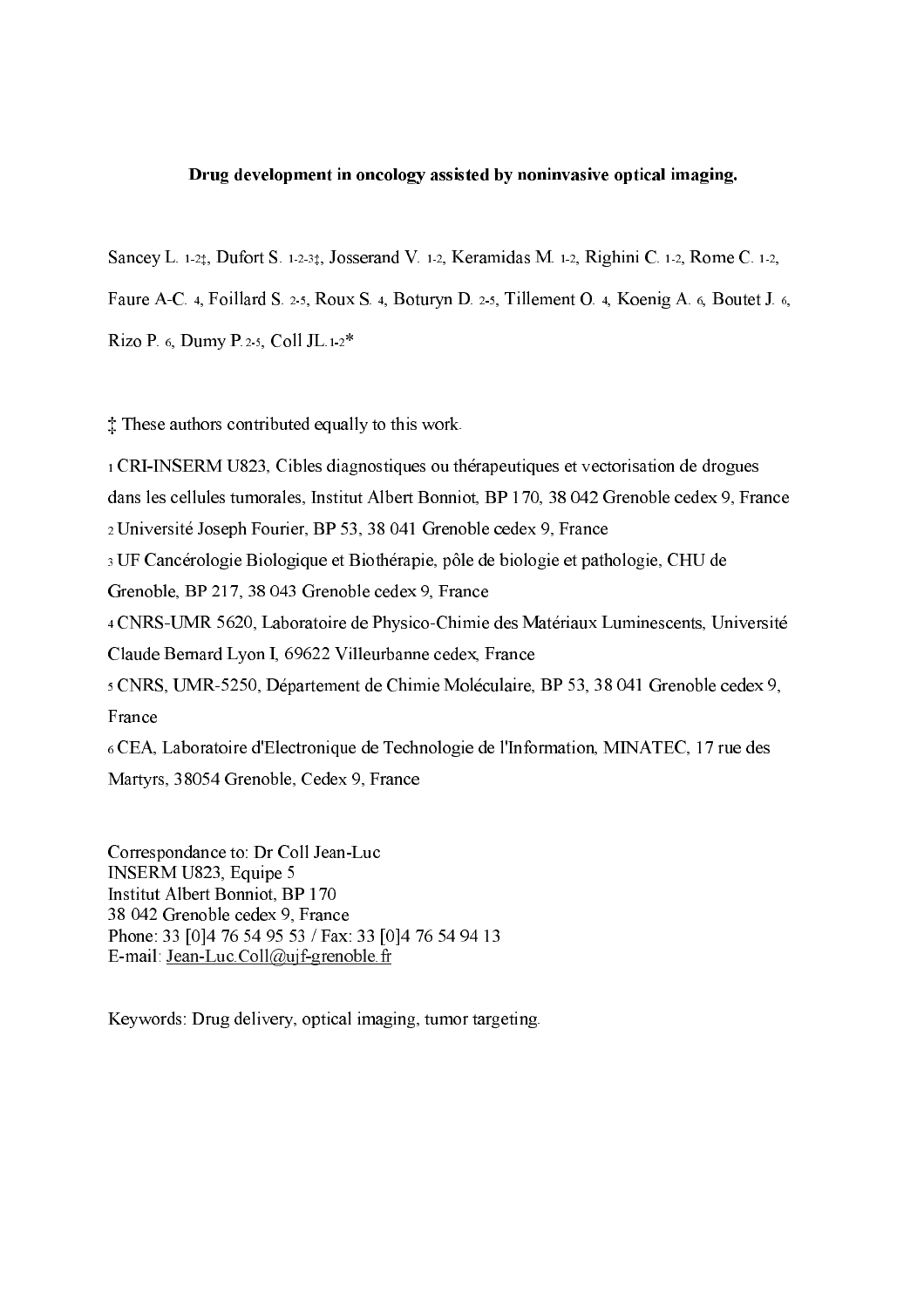#### Abstract

Early and accurate detection of tumors, like the development of targeted treatments, is a major field of research in oncology. The generation of specific vectors, capable of transporting a drug or a contrast agent to the primary tumor site as well as to the remote (micro-) metastasis would be an asset for early diagnosis and cancer therapy. Our goal was to develop new treatments based on the use of tumor-targeted delivery of large biomolecules (DNA, siRNA, peptides, or nanoparticles), able to induce apoptosis while dodging the specific mechanisms developed by tumor cells to resist this programmed cell death. Nonetheless, the insufficient effectiveness of the vectorization systems is still a crucial issue. In this context, we generated new targeting vectors for drug and biomolecules delivery and developed several optical imaging systems for the follow-up and evaluation of these vectorization systems in live mice. Based on our recent work, we present a brief overview of how noninvasive optical imaging in small animals can accelerate the development of targeted therapeutics in oncology.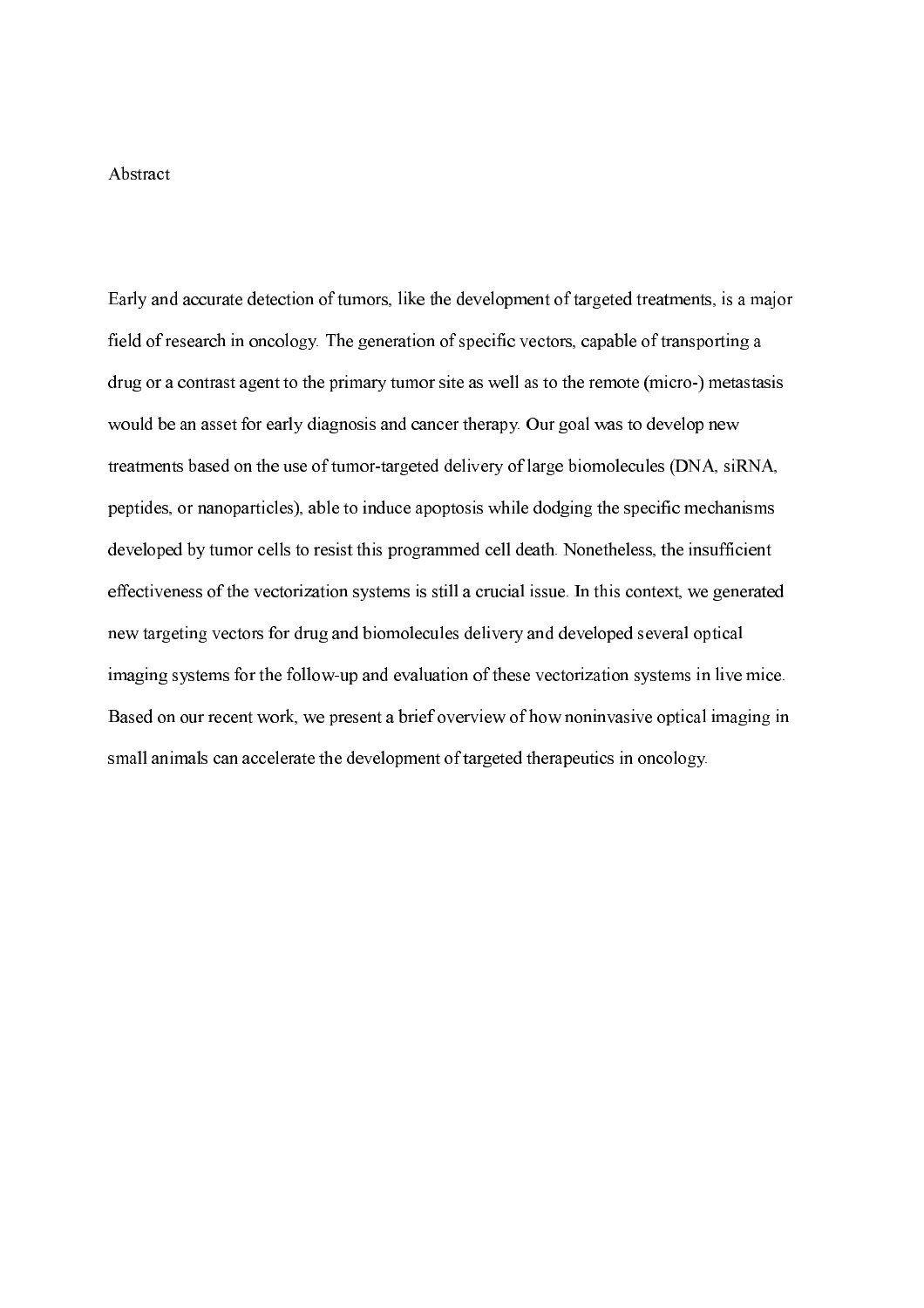#### 1. Introduction

Cancer is a major public health problem. It is the leading cause of death in the world, before cardiovascular diseases. Significant progress has been made in the last decade, but the improvement of diagnosis, with early and accurate detection of tumors, as well as the development of innovative targeted therapies continue to be researched intensely (Cho et al., 2008; Clift et al., 2008; Owens and Peppas, 2006; Pierce et al., 2008).

The generation of specific vectors, capable of addressing a toxic drug and/or a contrast agent to the primary tumor site and remote metastases would therefore be a fundamental asset for early diagnosis and cancer therapy. In collaboration with chemists and physicists, we developed targeted delivery vectors as well as optical imaging systems for tracking them once they have been injected in tumor-bearing mice.

Optical imaging was chosen among the different imaging methods currently available because optics can be applied to a wide range of applications (from cells to animals) as well as to humans (Anandasabapathy, 2008; Tromberg et al., 2005). Indeed, optical imaging is a noninvasive method that can be used to follow the molecules in real time at good spatial (the nanometer to millimeter range) and temporal resolution (microseconds to a few minutes), with high sensitivity (the femto- to picomolar range), and from the whole-body to the subcellular scale (Kumar and Richards-Kortum, 2006).

However, the use of molecular imaging, especially fluorescence imaging in live animal models is limited by the poor transmission of visible light through biological tissues and by the autofluorescence of the tissues because of the presence of natural fluorophores. However, longer wavelengths can be used in a near-infrared (NIR) optical window (650-900 nm). In this spectrum, the problems caused by absorption and autofluorescence are reduced, but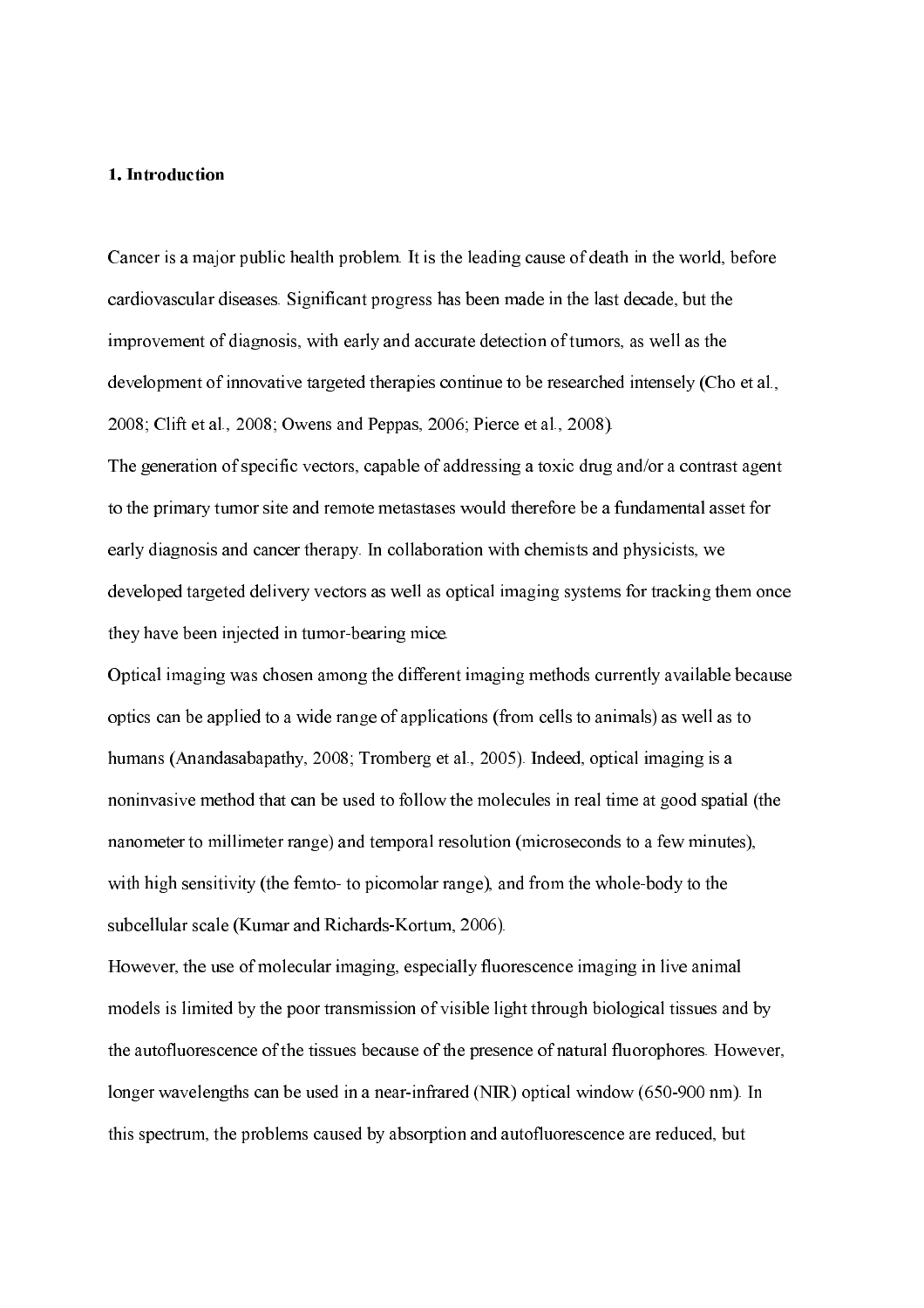others are amplified because of the diffusion and scattering of these photons in biological tissues (Ripoll et al., 2005). In addition, the recent description of increasing amounts of organic or inorganic NIR fluorochromes has also contributed to the development of optical imaging methods for the investigation of deep tissues (Weissleder, 2001; Weissleder and Ntziachristos, 2003). This type of fluorochrome can be used for labeling molecules of interest and will significantly accelerate the preclinical study of various kinds of therapeutic, diagnostic, or ultimately theranostic tools (multifunctional nano-carriers with both functions). Optics can also be used to detect subtle spectral variations in biological tissues and thus will help discriminate between normal and pathologic tissues. For example, diffuse NIR imaging was applied for the detection of tumors and the biological evaluation of the response to neoadjuvant chemotherapy in patients with breast cancer (Tromberg et al, 2005). The aim of this article is to illustrate how different optical fluorescence imaging systems can be used to improve the study of macromolecules from the cellular to the small animal scales. This will be exemplified for two kinds of drug carriers: targeted peptides and nanoparticles, visualized with several homemade 2D and 3D optical imaging systems. The target peptide we developed, called  $RAFT(c[-RGDfK-])$ <sup>4</sup> ( $RAFT-RGD$ ), is a 10- $\AA$  large cyclic peptide able to target the transmembrane protein integrin  $\Box_{\nu} \Box_{\nu}$ . This protein is overexpressed on neoformed endothelial cells, such as those forming the tumor blood vessels, where it plays a role in cellular adhesion, proliferation, and migration (Rupp et al., 2004; Stupack and Cheresh, 2002). Furthermore, integrin  $\Box$   $\Box$  is also frequently overexpressed on several tumor cells themselves, as observed in lung cancers (Chen et al., 2005; Sato et al., 2001), melanomas (Gehlsen et al., 1992; Seftor et al., 1992), brain tumors (Gladson and Cheresh, 1991) and breast cancers (Rolli et al., 2003). Coupled to an optical or nuclear imaging agent, RAFT-RGD can detect metastatic tumors engrafted in mice (Ahmadi et al.,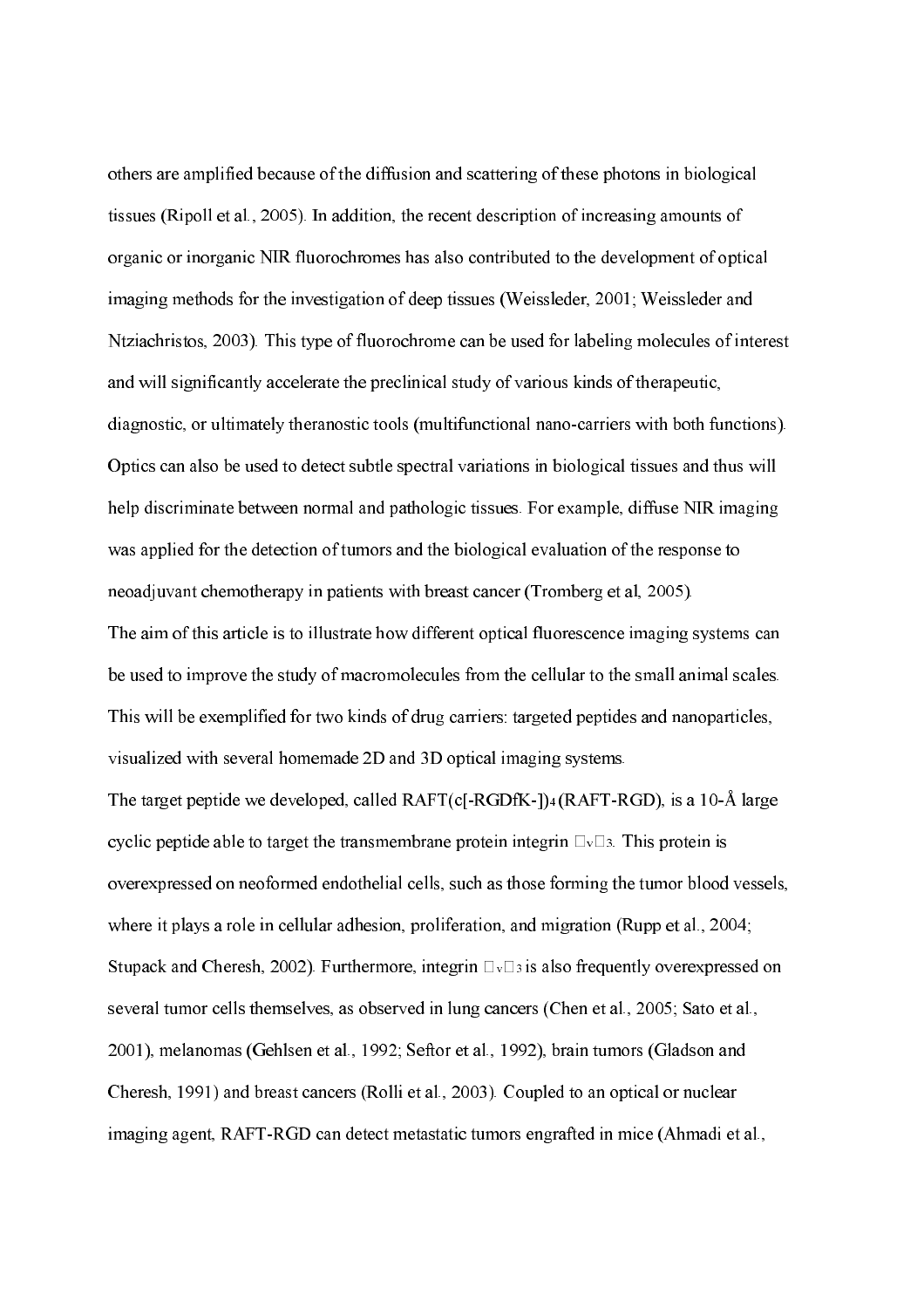2008; Garanger et al., 2007; Garanger et al., 2005; Jin et al., 2007; Jin et al., 2006; Sancey et al., 2007) and deliver a toxic  $(KLAKLAK)$ <sup>2</sup>  $(KLA)$  peptide (Foillard et al., 2008). We will illustrate the interest of functional imaging using optics to follow the subcellular release of these peptides.

We have also been involved in the development of various multifunctional nanoparticles (NPs). NPs are very well suited for imaging and/or therapy because of their small size, which is sufficiently large, however, to allow the multiplexing and fine-tuning of several biological functions in a single object. Extensive studies focused on liposomes or polymeric particles have demonstrated how modifying the surface of the particles by adding shielding polymers such as polyethylene glycol (PEG) improve their pharmacodynamic properties (Alexis et al., 2008; Lukyanov and Torchilin, 2004; Owens and Peppas, 2006). The derivatization by PEG chains limits the uptake of the particles by Kupfer cells, macrophages, or B cells and their opsonization by various blood proteins (Alexis et al., 2008, Clift et al., 2008). In this study, we will also illustrate the advantage of using optical systems to rapidly evaluate such modifications.

#### 2. Material and methods

### 2.1. RGD-Peptides Synthesis and Fluorescent Labeling

Compounds were synthetized according to previously reported procedures (Boturyn et al., 2004; Foillard et al., 2008): the chemical structures are presented in Fig. 1. Briefly, RAFT is a cyclic decapeptide (c  $[-Lys(Boc) - Lys(Alloc) - Lys(Boc) - Pro-Gly-Lys(Boc) - Lys(Alloc) Lys(Boc)$ -Pro-Gly- $)$  with two orthogonally addressable domains pointing to either side of the cyclopeptide backbone. On the upper side, four copies of the  $c[-RGDFK-]$  peptide were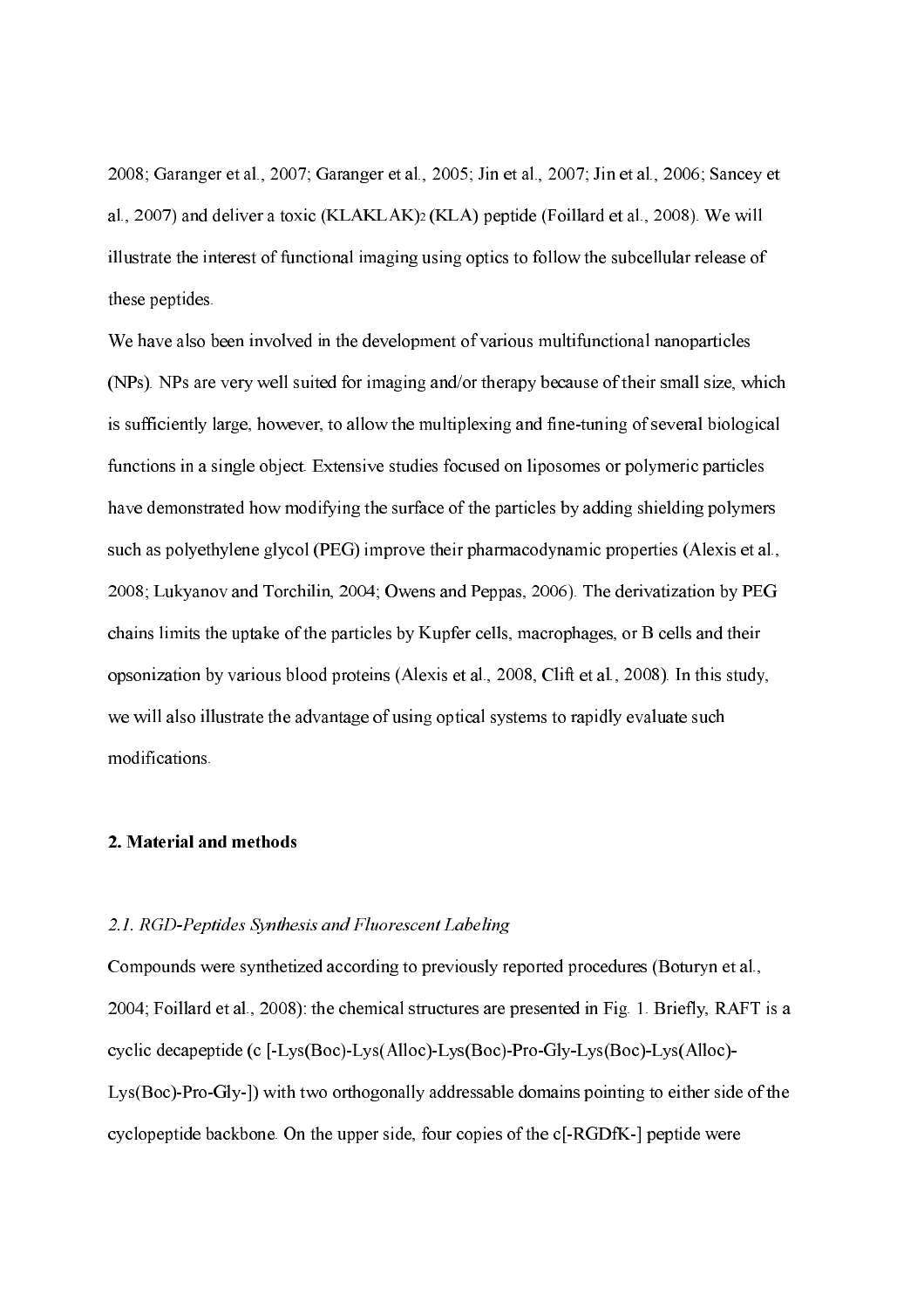grafted via an oxime bond (R1-O-N=C-R2) for recognition of the integrin  $\Box \vee \Box$ 3. On the other side of the RAFT, a peptidic sequence  $(KLAKLAK)_2-NH2 (KLA)$  was grafted via a disulfide bridge and a short linker on the lysine chain (c [-KKKPGKAKPG-]) (Garanger et al., 2005). From both parts of this disulfide bridge, a quencher  $(QSH21)$  or a  $Cy3$  mono-NHS (Nhydroxysuccinimide) ester was added on the first cysteine and a  $C<sub>Y</sub>5$  mono-NHS-ester (all from Amersham Biosciences, Uppsala, Sweden) was added on the second cysteine, as described in Fig. 1. As a negative control probe,  $RAFT(c[-R\beta ADfK]-1)$ <sup>4</sup> ( $RAFT-RAD$ ) was also synthesized in a similar way.

### 2.2. Nanoparticles

The nanoparticles (diameter  $\Box$  15 nm) were as described previously (Bridot et al., 2007). They are made up of a metallic heart (Gadolinium oxide) embedded in a polysiloxane shell (Fig. 2). This shell, containing fluorescent dyes (Cy5, Amersham Biosciences) for imaging, is coated with polyethylene-glycol chains (PEG) to optimize their *in vivo* biodistribution. PEG can be functionalized with biological ligands to target tumor cells (Bridot et al., 2007).

#### 2.3. Cell Lines and Culture Conditions

HEK293( $\Box$ 3), stable transfectants of human  $\Box$ 3 from the human embryonic kidney cell line (kindly provided by JF. Gourvest, Aventis, France), were cultured as described in Jin et al. (2007) in DMEM supplemented with 1% glutamine, 10% fetal bovine serum (FBS), 50 units/ml penicillin, 50  $\Box$  g/ml streptomycin, and 700  $\Box$  g/ml Geneticin (G418 sulfate, Gibco, Paisley, UK). IGROV-1, human ovarian carcinoma cells, TS/A-pc, mice mammary carcinoma cells, and  $TS/A$ -pc-pGL3 subclone were cultured in RPMI 1640 supplemented with 1% glutamine, 10% fetal bovine serum (FBS), 25 nM  $\Box$ -mercaptoethanol, 50 units/ml penicillin,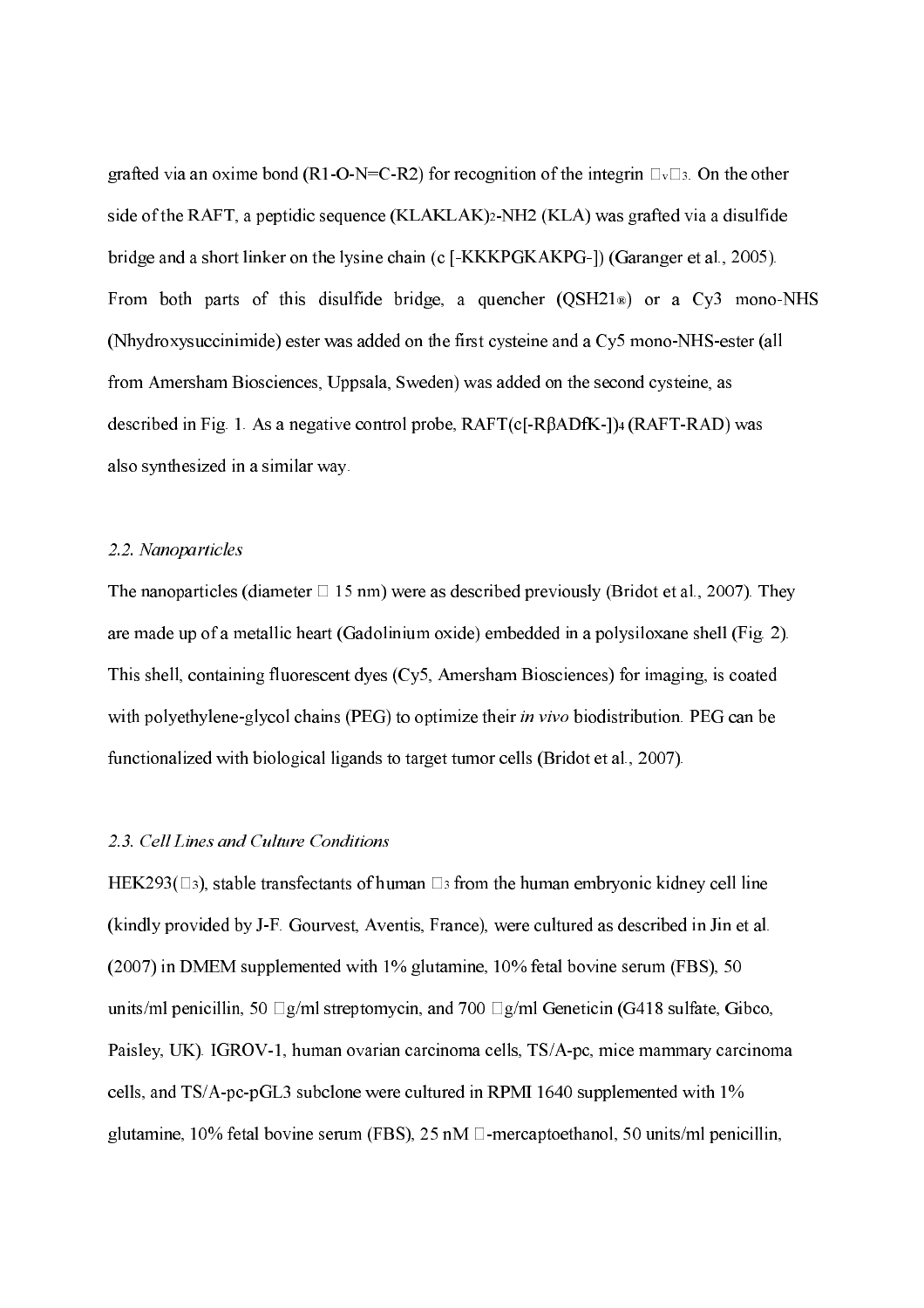and 50  $\Box$ g/ml streptomycin. Stable transfections of TS/A-pc (pGL3) cells were performed using Jet-PEI (Polyplus-transfection, Illkirch, France) with a 4:1 ratio of  $pCMV$ -luc and pcDNA3 plasmids, followed by G418 (Invitrogen, Cergy Pontoise, France) selection and cloning of positive cells. All cell lines were cultured at 37°C in a humidified 95% air / 5% CO<sub>2</sub> atmosphere. All the cells used here are integrin  $\Box_{\nu} \Box_{3}$ -positive (Jin et al., 2007; Jin et al., 2006; Sancey et al., 2007).

### 2.4. FRET experiment

HEK293( $\Box$ 3) cells were grown as described. Fresh warm DMEM without red phenol (Invitrogen, Cergy Pontoise, France) was added to the cells previously stained with  $5 \Box M$ Hoechst (Sigma Aldrich, St Quentin Fallavier, France) for 10 minutes. Then,  $1 \Box M$  of RAFTRGD-X1 was added to the medium. Confocal microscopy was performed on the Axiovert 200 LSM510 LNO Meta microscope (Carl Zeiss, Jena, Germany) using a 40x water immersion objective. The FRET signal was obtained after excitation at 543 nm and recovered at 651-716 nm. The Cy3 and Cy5 spectral bleed-through were subtracted from the FRET images.

#### 2.5. Colocalization studies

Cells were cultured in four-well Lab-Tek I chambered coverglass (Thermo Fisher, Illkirch, France) in the appropriate medium and kept at 37°C. The medium was removed and RAFTRGD  $X2$  was added at 2  $\Box M$  for 1 h in DMEM without FBS and red phenol. Then, 100 nM mito-tracker red (M7512, Invitrogen, Cergy Pontoise, France) was added to the cell medium for 10 minutes together with 5  $\Box M$  Hoechst. Cells were carefully rinsed and the medium was replaced for several hours. The cells were observed through confocal microscopy as previously described at 37°C, 5% CO<sub>2</sub>. Confocal slices were 0.5 or 1  $\Box$ m deep. Images (8-bit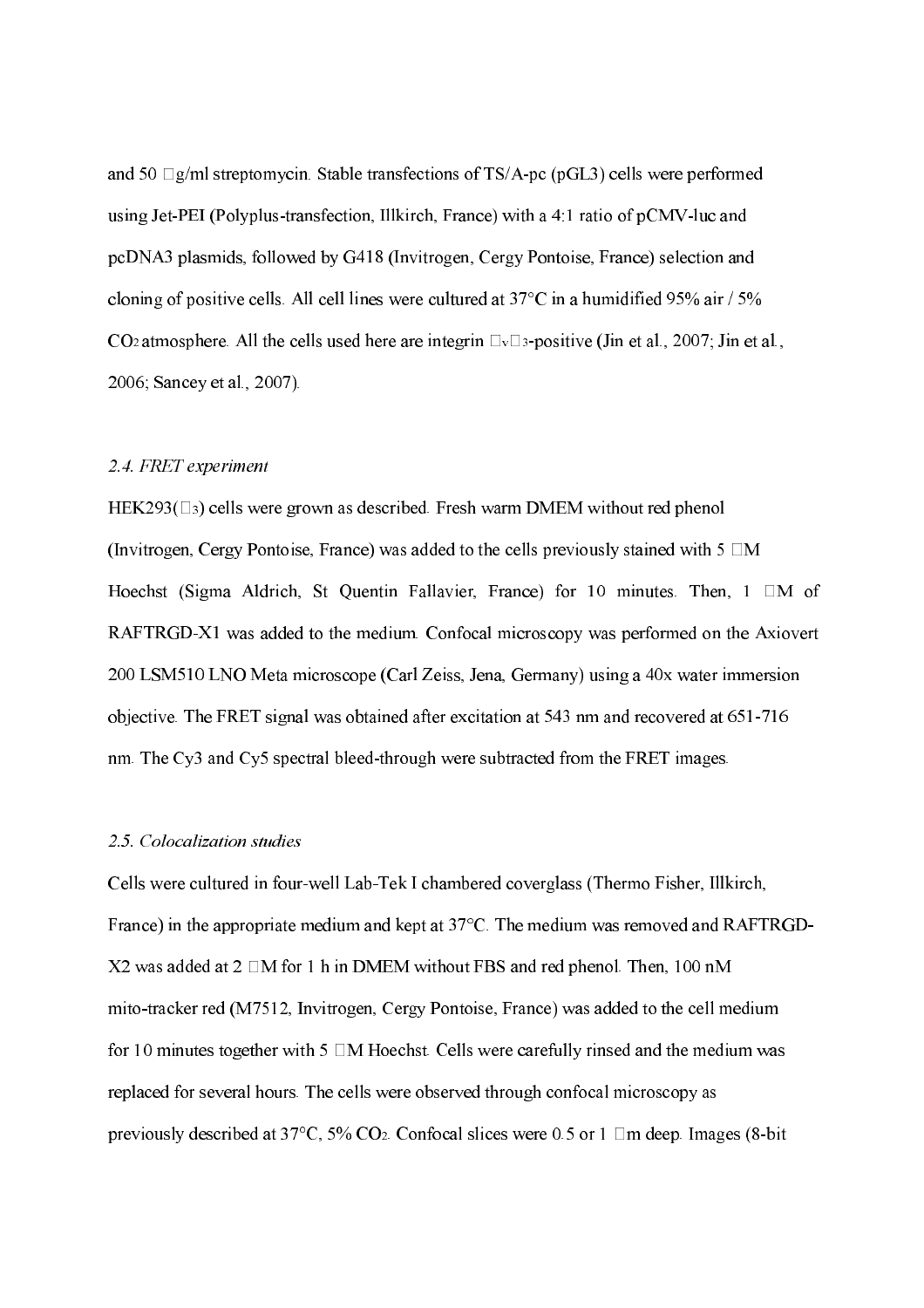color) were treated with ImageJ software 1.37v (NIH, Bethesda, MD, USA).

### 2.6. In vivo fluorescence imaging

#### 2.6.1. Fluorescence Reflectance Imaging (2D-FRI)

Female NMRI nude mice (6-8 weeks old, Janvier, Le Genest-Saint-Isle, France) were injected subcutaneously with human HEK293( $\Box$ 3) cells (2°—107 cells per mouse). After tumor growth ( $\Box$ 6 weeks), anesthetized mice (isoflurane/oxygen 3.5/4% for induction and 1.5/2% thereafter, CSP, Cournon, France) were injected intravenously with  $200$   $\Box$ L of nanoparticle suspension (50  $\Box M$  of dye). Depending on the fluorescent dye used, mice were illuminated by 633 or 660-nm light-emitting diodes equipped with interference filters. Fluorescence images as well as black and white pictures were acquired by a back-thinned CCD camera at  $-80^{\circ}$ C (ORCAII-BT-512G, Hamamatsu, Massy, France) (Jin et al., 2007; Jin et al., 2006; Josserand et al., 2007) fit with a colored glass long-pass RG 665 filter (Melles Griot, Voisins Le Bretonneaux, France) or the high-pass RG 9 filter (Schott, Clichy, France). At the end of the experiment, mice were euthanized to quantify the biodistribution in the different organs. 2.6.2. Fluorescence tomography with fDOT 3D imaging system Female NMRI nude mice (6-8 weeks old, Janvier) were injected with 5.10s TS/A-pc-pGL3 cells, intraperitoneally. After tumor growth  $(\Box 7 \text{ days})$ , anesthetized mice were injected intravenously with RAFT-RGD-Alexa700 (200  $\Box$ l at 50  $\Box$ M of dye). Three hours after injection, the anesthetized mouse was put in the dark chamber and was lightly constrained by a glass plate. The imaging setup consists of a laser source (690 nm, 26 mW, Powertechnology, St Nom La Bretche, France) and a CCD camera (ORCA ER, Hamamatsu) fit with a colored glass high-pass  $RG9$  filter (Schott). The 3D map of fluorescence in the mice was computed by means of an ART-based reconstruction algorithm described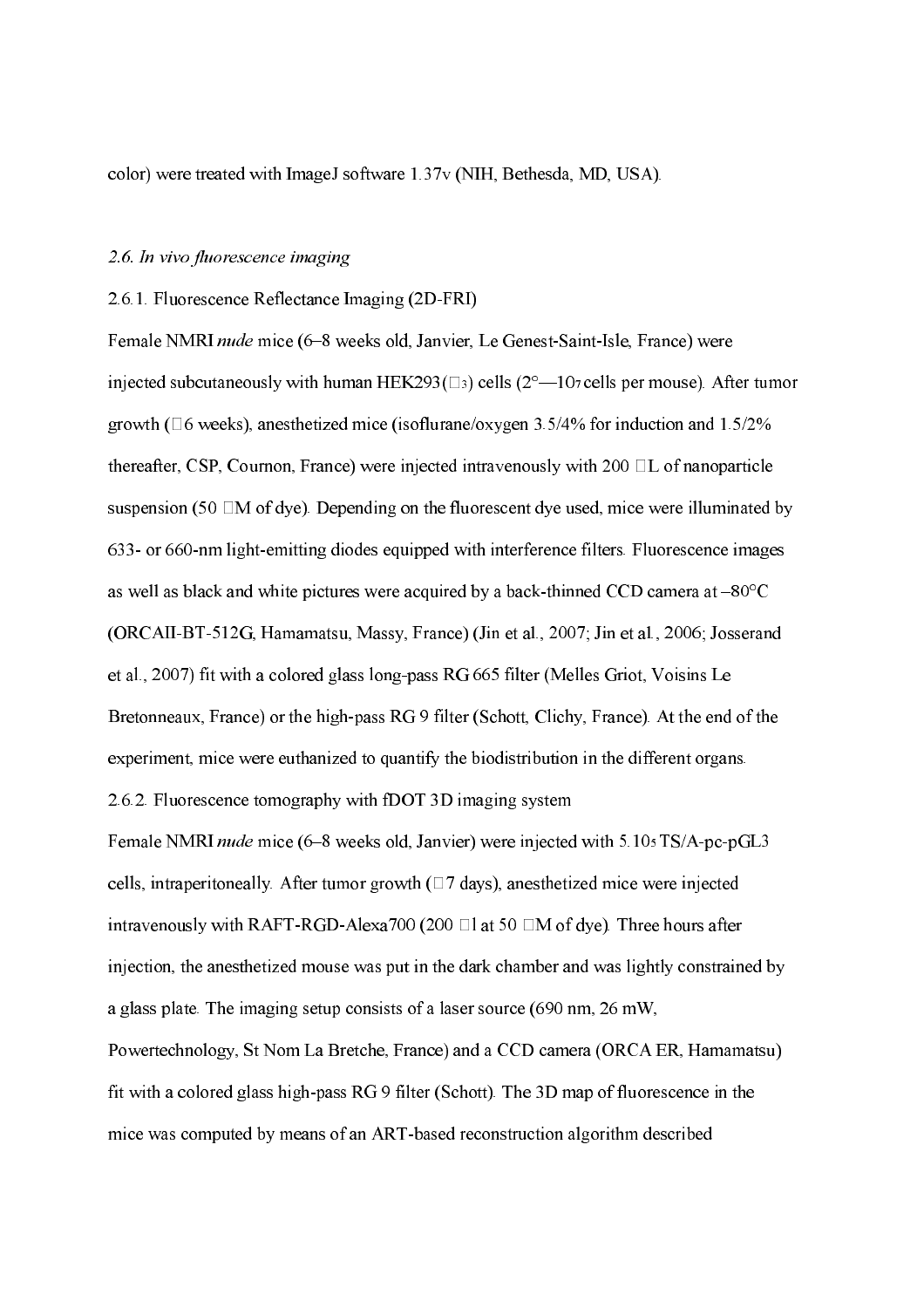previously (Herve et al., 2007). After the tomographic acquisition, a FRI as well as a black and white picture were acquired (Koenig et al., 2008; Da Silva et al., 2007).

2.6.3. Bioluminescence Imaging

Five minutes after luciferin (Promega, Charbonnières, France) intraperitoneal injection (150  $\mu$ g/g), the mice were anesthetized and bioluminescence images as well as black and white pictures were acquired using a back-thinned CCD camera at -80 $\degree$ C (ORCAII-BT-512G, Hamamatsu).

2.6.4. Fluobeam

The mice bearing TS/A-pc subcutaneous tumor were injected twice intradermically, close to the tumor with 5+5  $\Box$ L of nanoparticles (500  $\Box$ M of dye). Mice were imaged with the Fluobeam (Fluoptics, Grenoble, France) 15 min, 1 h and 3 h after injection. The optical system consists of a 690-nm laser and a pixelfly camera fitted with a high-pass RG 9 filter (Schott).

#### 3. Results

#### 3.1. Optical imaging of drug internalization

In our previous work, we studied the *in vivo* optical imaging of RAFT-RGD-Cy5-SS-Q in nude mice bearing subcutaneous tumors (Jin et al., 2007). Because of the presence of a quencher, no fluorescence can be detected ( $0.5 \pm 0.1\%$  of the quantum yield efficiency as compared with the similar molecule without a quencher). This molecule is therefore nearly completely devoid of background fluorescence before the disulfide bridge is disrupted. This provides an excellent SNR (signal-to-noise ratio), which is a major asset in microscopy as well as in whole-body imaging. After intravenous administration of 10 nmol of RAFT-RGDCy5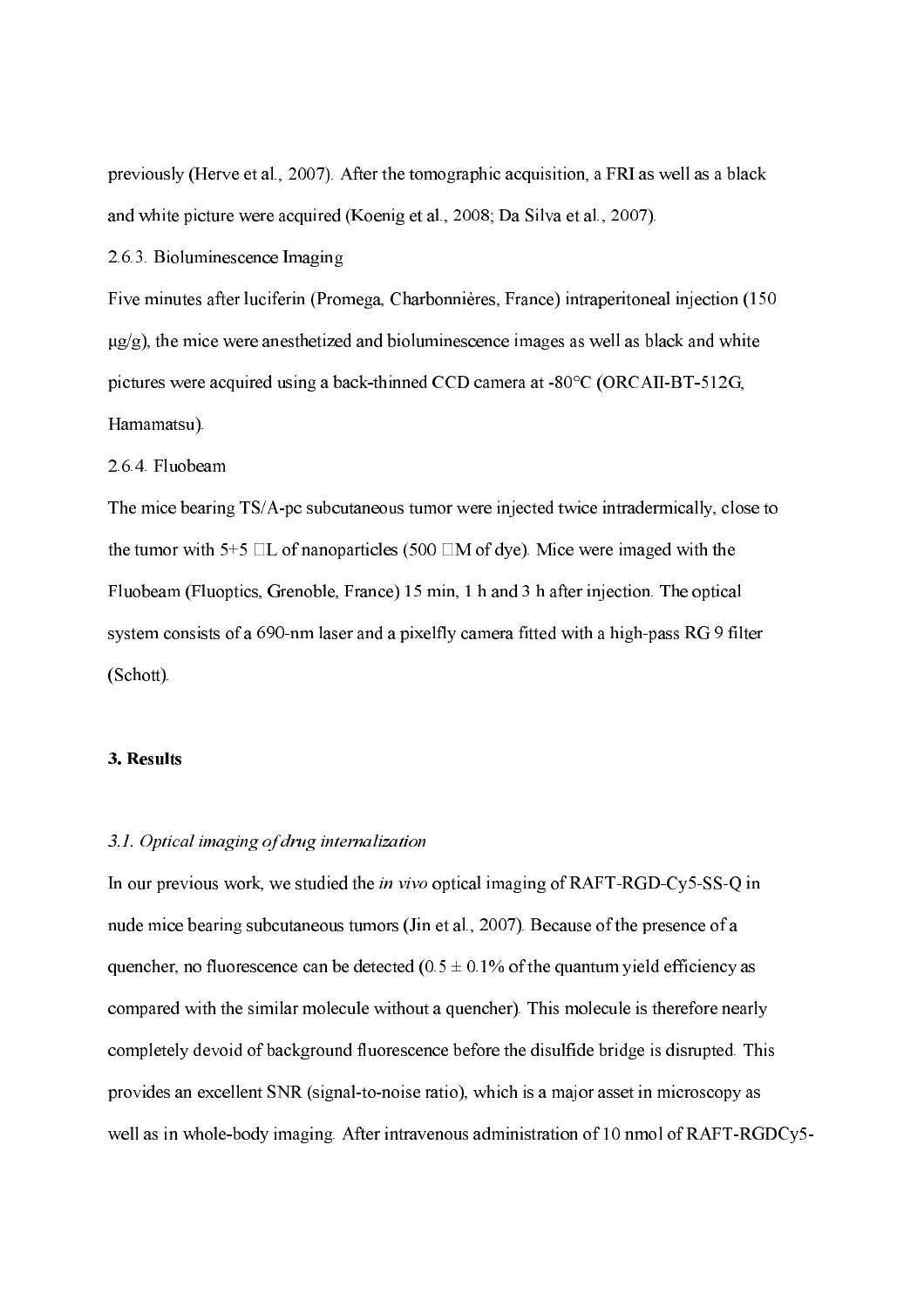SS-Q, good tumor contrasts were observed from 3 to 24 h after injection (see supplementary data S1). The kidneys were also visualized. Tumor samples obtained at 3 h showed that RAFT-RGD-Cy5-SS-Q was actively internalized by tumor cells and produced a much stronger fluorescence signal in tumor cells or in the stroma than RAFT-RGD-Cy5. This study also suggested that RAFT-RGD-Cy5-SS-Q bound to endothelial cells.

To demonstrate that RAFT-RGD could also target deep metastasis, similar studies were conducted in which RAFT-RGD-Alexa700 was intravenously injected in mice bearing intraperitoneal, luciferase-positive breast cancer nodules (obtained after intraperitoneal injection of  $TS/A$ -pc-p $GL3$  cells). Bioluminescence imaging was used to visualize scattered metastasis in the peritoneal cavity. Three hours after intravenous injection of RAFT RGDAlexa700,

the binding on the tumor nodules was confirmed by 2D-FRI. This was more precisely evaluated using the fDOT system, as shown in Fig. 3. As expected, the metastases were not detectable using the negative control molecule RAFT-RAD-Alexa700, which do not bind the integrin.

The RAFT-RGD molecule is thus capable of targeting the cell surface receptor and inducing an active internalization in clathrin-coated vesicles (Sancey et al., 2009). To demonstrate that the RAFT-RGD vector can deliver an active toxic peptide in the appropriated subcellular compartment, we synthesized various "smart" molecules containing internally quenched FRET probes surrounding a cleavable disulfide link. In the first molecule, the FRET pair was made of Cy3 and Cy5. In the second molecule, Cy3 was replaced with a fluorescence quencher  $OSY21$  as shown previously. In both cases, the disulfide bridge can be cleaved after reduction, which occurs during the internalization process. The use of Cy3 instead of  $\text{OSY21}$  sallowed us to simultaneously track each molecule separated after disruption of the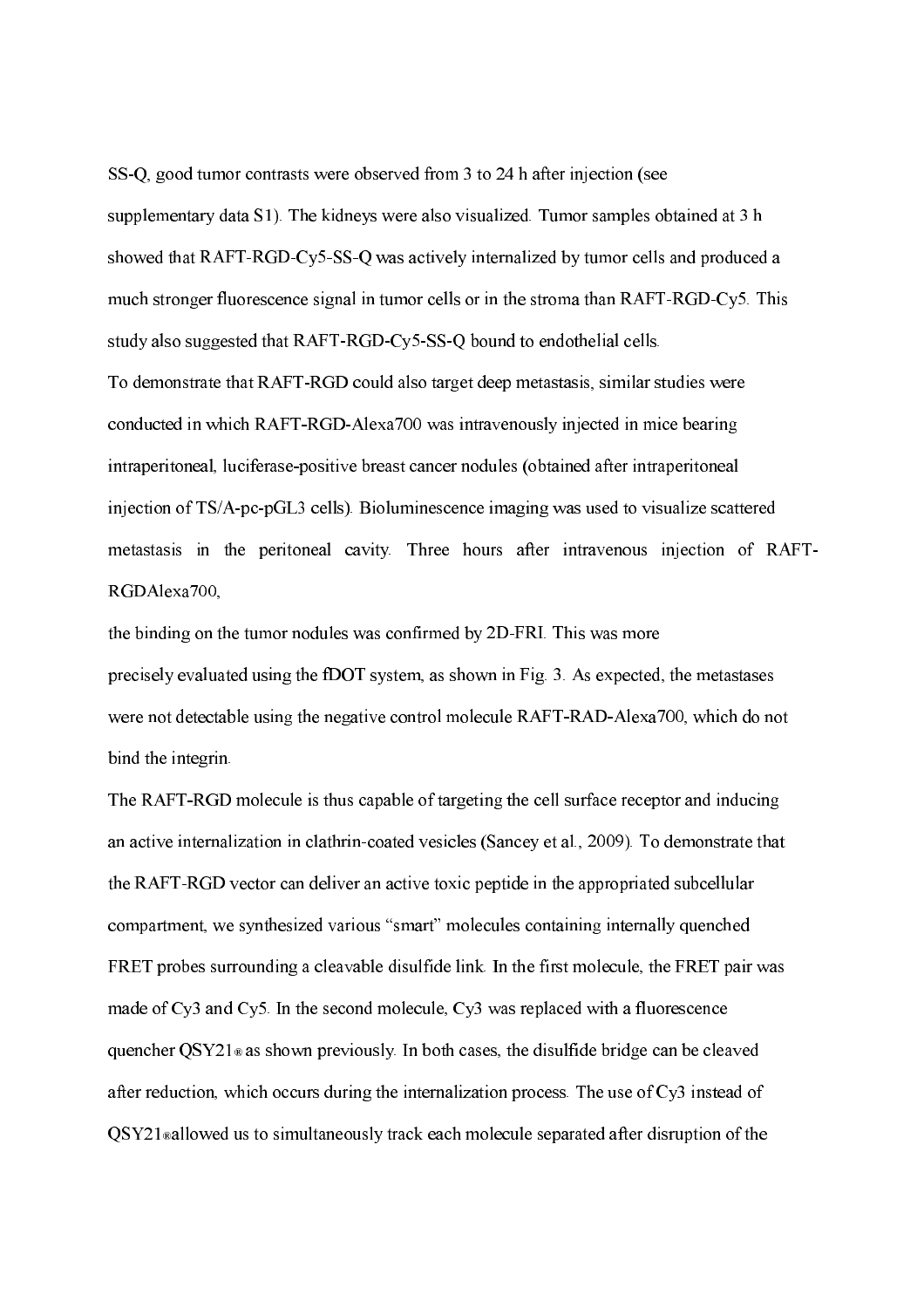disulfide bridge. Cy3 will stay attached to the RAFT-delivery vector while Cy5 will stay with the drug (KLA) (Fig. 1). This KLA peptide is toxic only when in contact with the mitochondria. It is thus necessary for the delivery system to release it in an active form into the cytoplasm of the cell after endocytosis. Only then can KLA reach the mitochondrion and destabilize it, leading to cell apoptosis.

Using RAFT-RGD-X1, we followed the targeting and release of KLA on  $\Box_{v}\Box_{3}$ -expressing cells. As demonstrated in Fig. 4, the pseudo-colored "green" signal obtained by the  $Cy3$ linked to the RAFT-RGD part was mainly localized at cell junctions but was also found in small vesicles, as previously described for RAFT-RGD alone (Sancey et al., 2009). Most of the KLA, pseudo-colored in "red" was in the close vicinity of the vector RAFT-RGD or detached into the medium near the cell membranes. During the first half-hour, the FRET signal was weak, principally found at cell junctions and in some large speckles (upper panels). A weak FRET signal is the expected signature obtained when the two dyes are separated after degradation of the disulfide bridge during internalization. After 2 h, KLA was mostly internalized but a large amount was still linked to the RAFT-RGDvector: a positive FRET signal was found in subcellular organelles such as the nucleus. Usually, RAFT-RGD stayed onthe cell membrane or was internalized in small clathrin-coated vesicles, but it was never observed in the nucleus (Sancey et al., 2009). This suggests that after partial release of the KLA toxic peptide, the nuclear membrane may be more permeable or that addition of KLA onto the RAFT-RGD could provide an NLS-like property to the molecule. FRET intensity was stronger at T=2 h than at T=30 min butthe Cy3 signal decreased during the same period: this indicated that the release of the KLA decreased with time, while the accumulation of the intact molecule was still ongoing.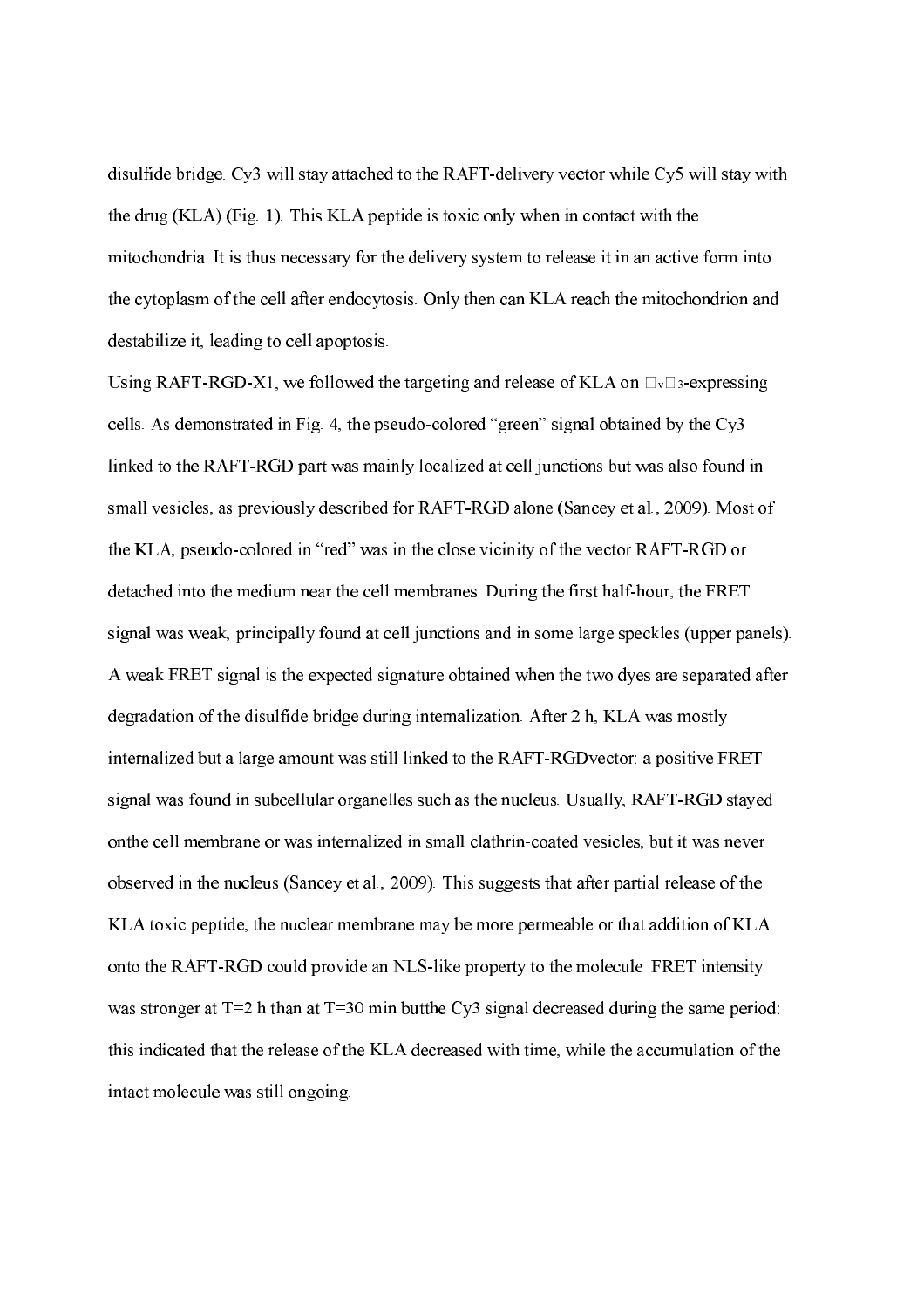### 3.2. Drug release

Drug release could be observed with the RAFT-RGD-X2 (Fig. 5). Depending on the cell type, the time of release varied, but in three different cell types, the red signal resulting from KLA release was observed first in small vesicles (Fig. 5A) and then around the mitochondria (Fig. 5B) and labeled with the mito-tracker (green). This experiment demonstrated the efficiency of RAFT-RGD to carry and deliver this drug into three different cell types.

### $3.3.$  Optical imaging for in vivo study of the biodistribution of nanoparticles

Whole-body 2D-FRI can be used to compare the distribution of various surface modified nanoparticles 24 h after intravenous injection (Fig. 6). As demonstrated in Fig. 6 (A) and (C), these nanoparticles present distinct biodistributions (see supplementary data S2 and S3). In one case (Fig. 6A), the biodistribution seemed to be homogenous with a predominant hepatic elimination route. In the second case (Fig. 6C), the kidneys were highly fluorescent. Semi quantification of fluorescence intensities of the corresponding isolated organs (Fig. 6B and D) was correlated with whole-body noninvasive imaging.

Biodistribution quantification estimated the circulation timesin mice as well as the routes and time of elimination. In the first case (Fig.  $6$  A-B), we observed a long-lasting hepatic fluorescence signal 24 h after injection. Indeed, the massive accumulation of fluorescence in the liver and the significant level of fluorescence in the intestine indicated that these nanoparticles were probably degraded and excreted through feces. This elimination mode is slower than the urinary route, increasing the circulation time of the compound in the mouse, thus favoring specific targeting or passive uptake. In the second case presented (Fig.  $6 \text{ C-D}$ ), nanoparticles freely circulated in the blood and were quickly cleared from the body through the kidneys; no fluorescence was detected except in this organ. It is therefore likely that these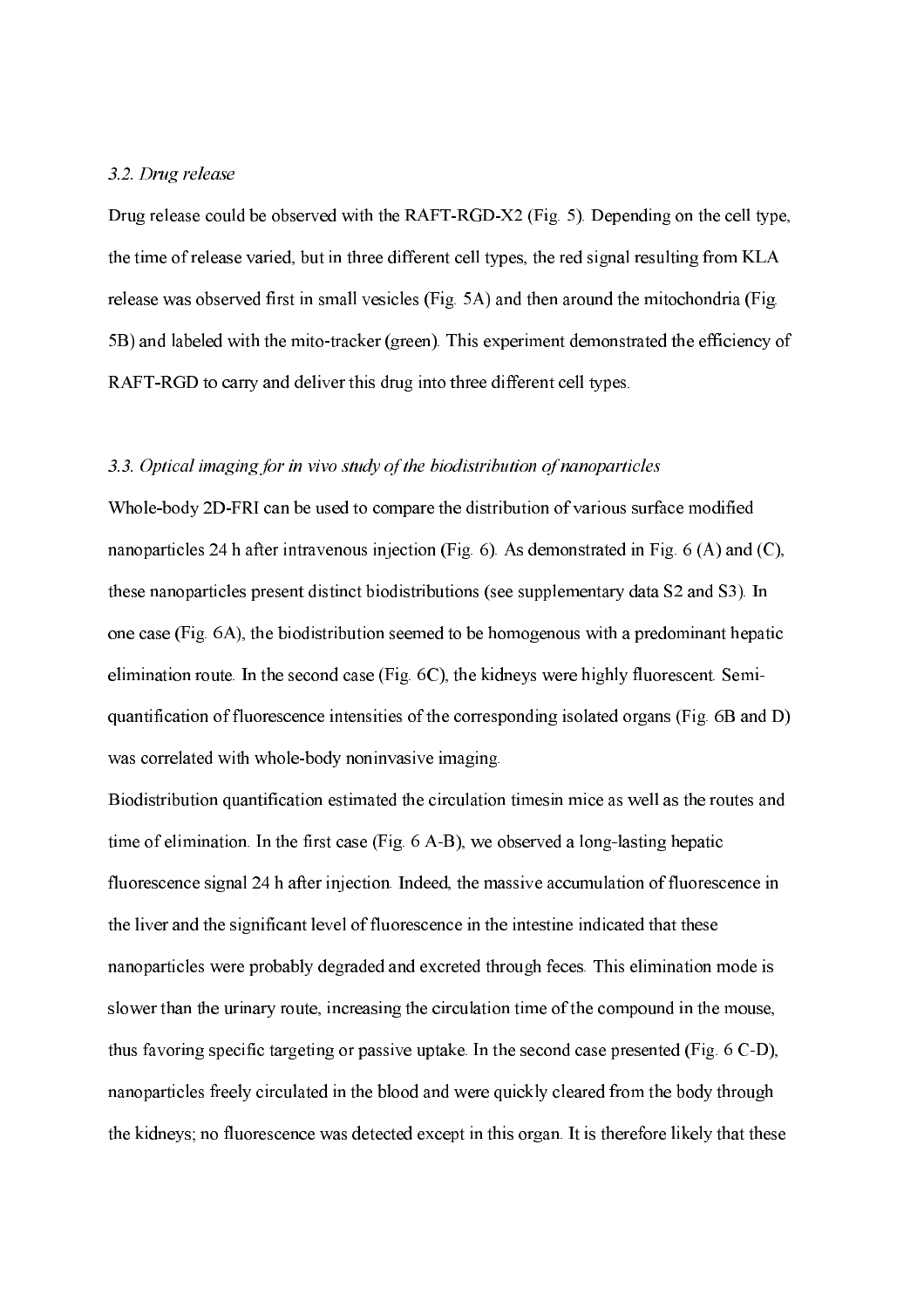nanoparticles were degraded and the fluorescence released and eliminated through the urinary route. The integrity of the nanoparticles in the different compartments is difficult to control. To address this problem, we are currently working on the introduction of a FRET system instead of a single dye. This should help determine whether the particle is still intact at the end.

Moreover, whole-body scans and quantifications allowed us to evaluate the tumoral uptake. For one of the two nanoparticles (Fig. 6 A-B), we observed a weak accumulation in the tumor due to passive and nonspecific targeting.

As demonstrated by Frangioni and Mawad's teams (Kim et al., 2004; Sevick-Muraca et al., 2008), such nanoparticles have the capacity to accumulate passively in draining lymph nodes. This is an interesting application since it may help identify draining lymph nodes associated with tumors. We therefore injected untargeted nanoparticles in two peri-tumoral locations (pink dots) and used the Fluobeam imaging system to follow the distribution of the nanoparticles in real time, as shown in Fig. 7, 15 min, 1 h and 3 h after injection. As observed after 3 h, two lymph nodes were identified draining directly the subcutaneous tumor. The advantage of using the Fluobeam instead of the conventional 2D-FRI system is its ability to function under surgical white light, allowing us to detect and remove such draining lymph node by optical-guided surgery (see supplementary data S4). This could be done as well in large animals (pigs, goat…) because the Fluobeam does not require the introduction of the animal in a black box, oppositely to all other conventional fluorescent imaging systems.

#### 4. Discussion

In this study, we illustrated how optical imaging can help in the development of targeted therapeutics in oncology. This method allows us to noninvasively follow the fate of a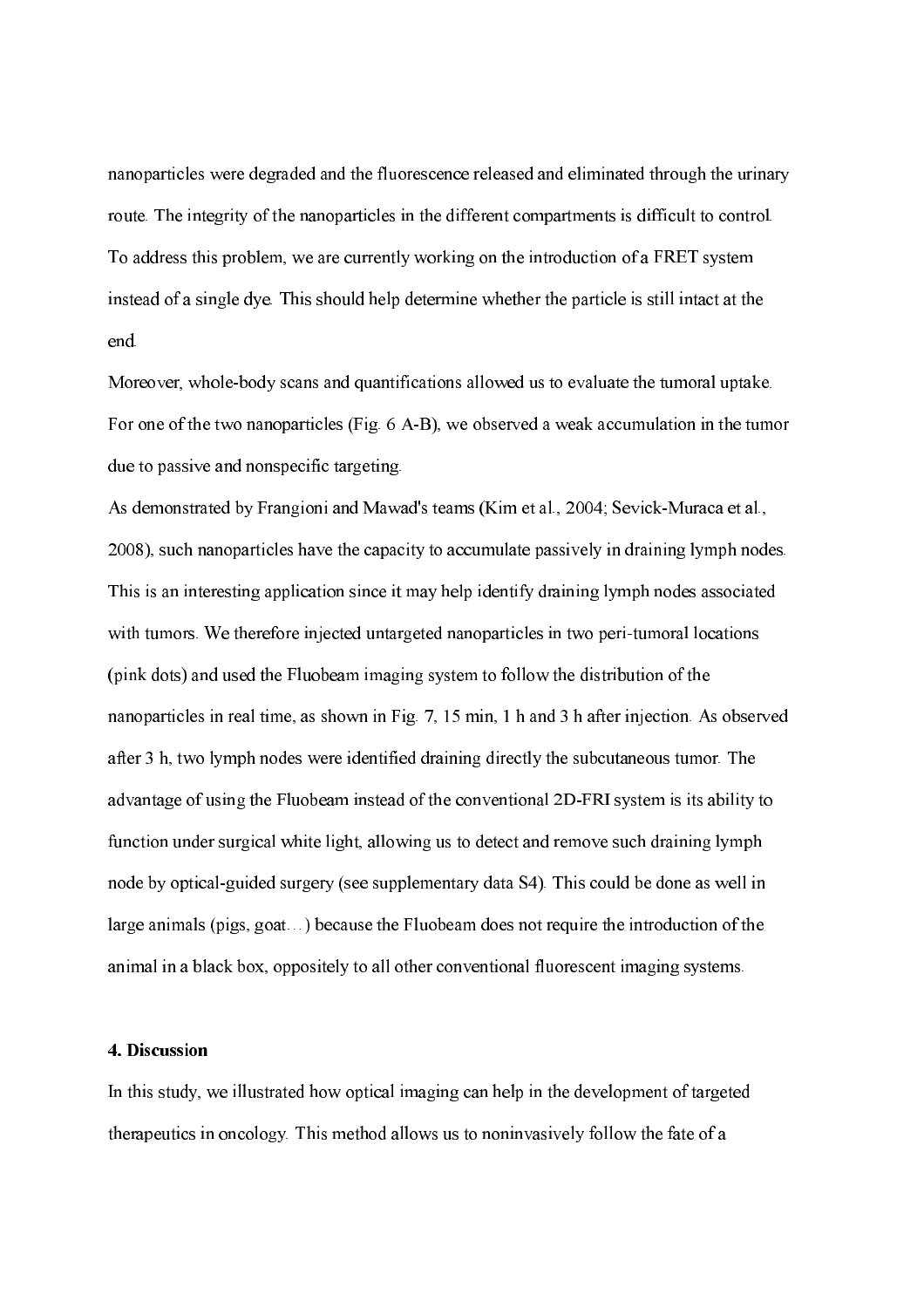molecule and its functional activation on a very broad scale. Indeed, using a fluorescent tag, the distribution of the desired molecule can be followed from the subcellular level up to the whole-body level (Pierce et al., 2008).

For cell targeting and drug release, we used a synthetic peptidic RAFT-RGD vector targeting the M Mintegrin. Combined with different fluorescent or smartFRET probes, we studied its efficiency in delivering and releasing a toxic peptide, normally unable to cross the cell membrane on its own.

The FRET experiment demonstrated a rapid release of the drug after disulfide bridge rupture occurring after its internalization mediated by the RAFT-RGD vector in small endocytic and acidic vesicles (Sancey et al., 2009). After 2 h, the drug perforated many organelles, leading to cell death and allowing the compound to penetrate the nucleus. In this analysis, the different pictures were obtained after 543-or 633-nm laser excitations, for the Cy3 and FRET or Cy5 channel, respectively. Furthermore, the intensity of the 543-nm laser differed between Cy3 and FRET analysis. The use of different lasers and intensities prevented us from comparing the fluorescence intensities of the different emission channels. Here, two phenomena were observed: RAFT-RGD-X1 accumulation and KLA release. As we could not quantify each phenomenon separately, the amount of drug released could not be quantified in this experiment.

The RAFT-RGD-X2 was constructed to follow the release of the drug and its intracellular trafficking. The time course of drug release varied with the cell type. In the three different cell types, red vesicles first appeared before accumulation in the mitochondrion. Since small quantities of RAFT-RGD-X2 in solution (2  $\Box$ M) were used, we assumed that only a small quantity of the drug combined with the  $Cy5$  was internalized with the vector RAFT-RGD, released into small vesicles, and escaped this organelle. This small proportion of released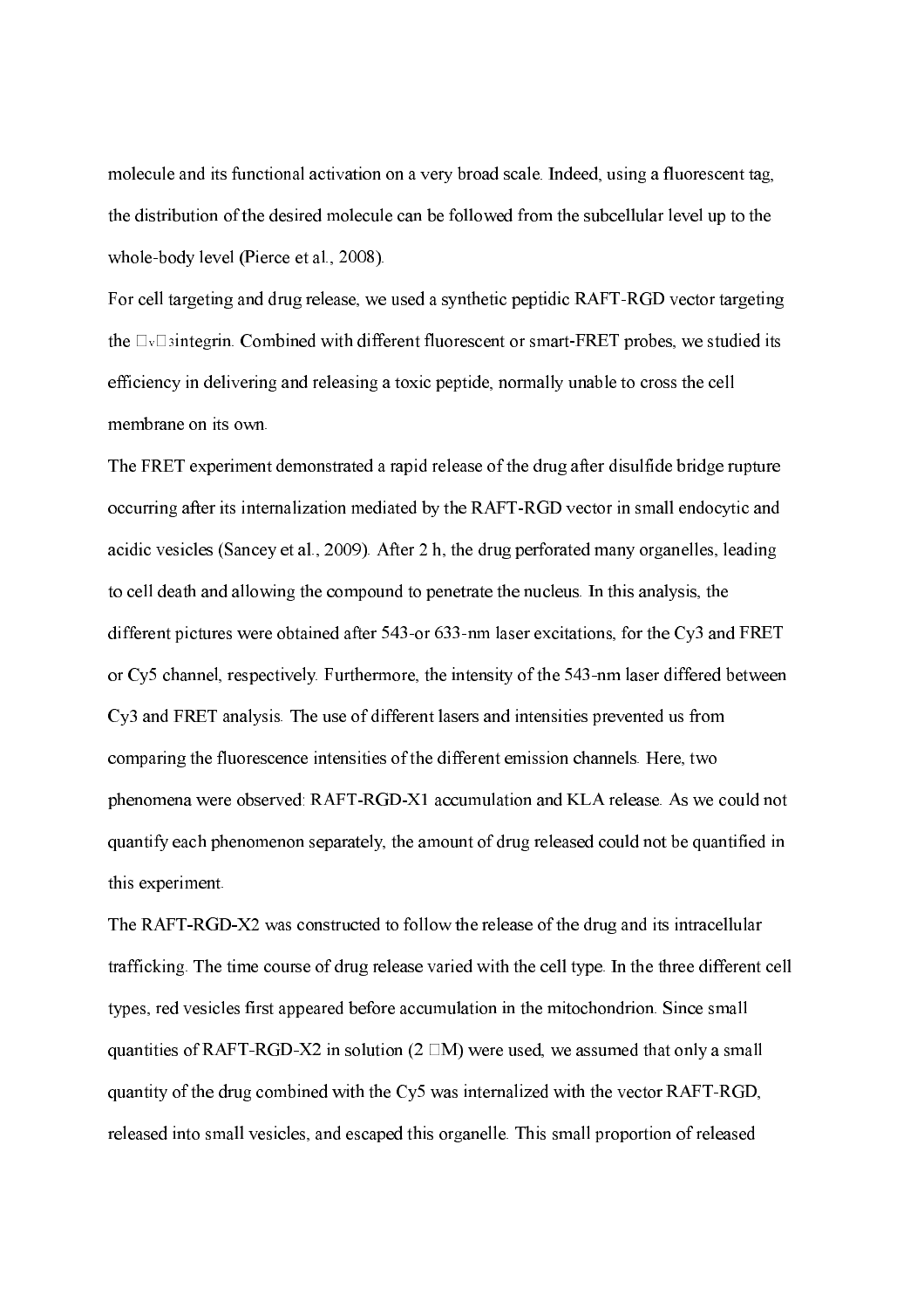drug reached its target, as demonstrated by its colocalization with the mito-tracker probe. This proportion was sufficient to induce substantial cell damage representative of cell death: as demonstrated in Fig. 4, this concentration induced perforations of the nuclear membrane, leading to the diffusion of the vector and its drug into this organelle. Furthermore, the KLA also perforated the mitochondrial membranesdisturbing their polarization and leading to cell death (data not shown).

Such functional characteristics could effectively be investigated with optical imaging techniques. This method gives access to in celluloassociation/dissociation of compounds using appropriate techniques (FRET, FRAP, etc) (Rajwa, 2005). At the animal level, optical imaging also allowed us to determine specific organ accumulation, particularly in tumors, and gave functional information such as tumoral growth and vascularization (Weissleder and Pittet, 2008).

Using innovative nanocarriers, we studied their elimination route and biodistribution features after PEGylation of their surface. Nano-carriers should be accurately targeted to obtain an acceptable biodistribution without accumulating in vital organs. The biodistribution depends on several physicochemical properties of the nanocarriers such as their size, but also the electrostatic charge and chemical composition of their surface (Debbage and Jaschke, 2008). Since fluorescence optical imaging is an easy, immediate, and noninvasive method, this tool makes a major contribution to the development of new innovative antitumoral nano-carriers (Weissleder, 2002; Weissleder and Pittet, 2008).

We can use fluorescent dyes that are excitable at wavelengths greater than or equal to 633 nm at least, in particular for animal investigations. Imaging in the NIR spectrum  $(650-900$ nm) maximizes tissue penetration in addition to minimizing the autofluorescence from nontargeted tissues (Weissleder, 2001; Weissleder and Ntziachristos, 2003). The signal-to-background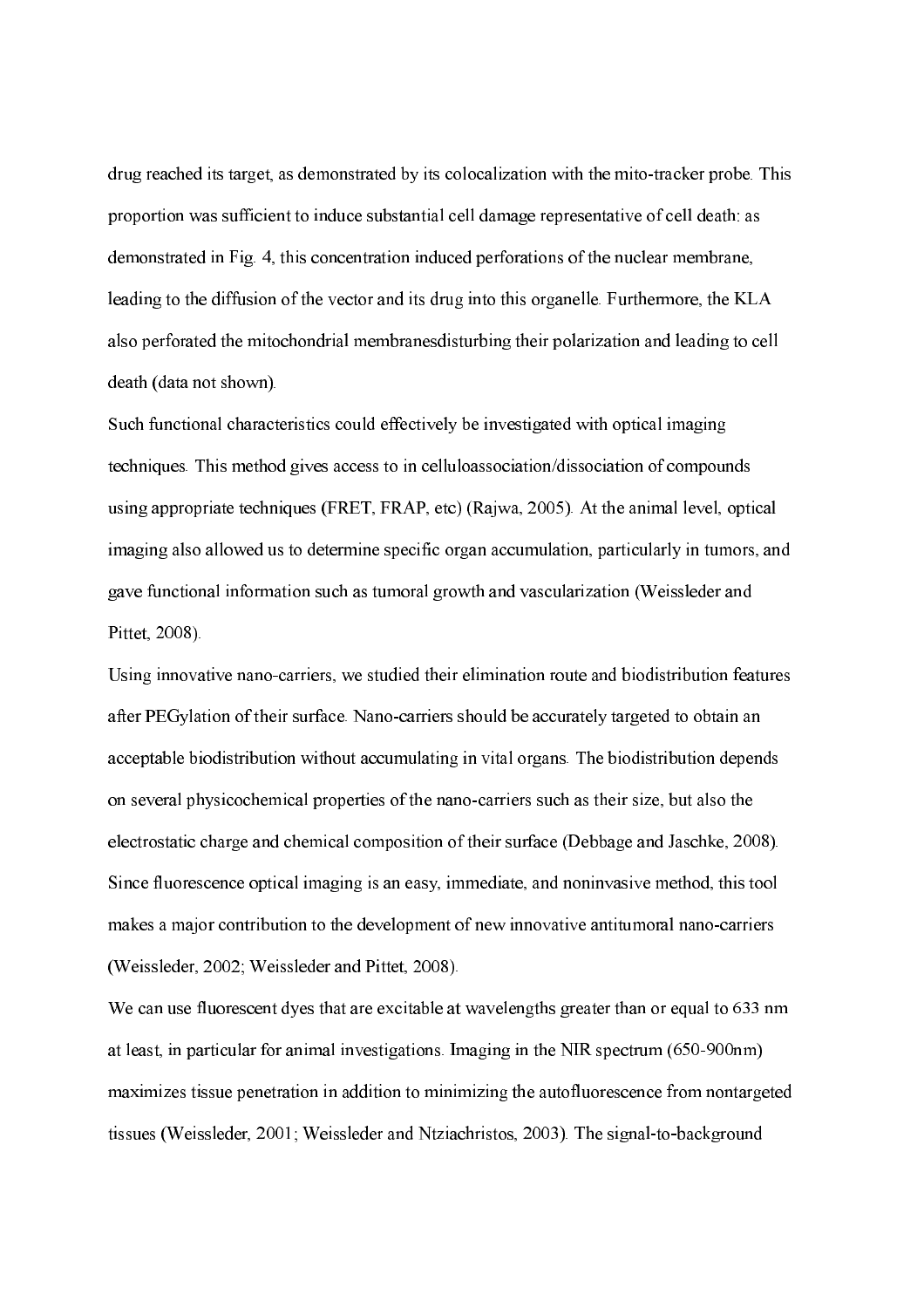ratio, for detecting optical imaging agents, equals or exceeds that which can be achieved with other molecular imaging modalities.

One of the major drawbacks of optical imaging concerns its limited depth of investigation. Depending on the machine used, the emission signal was collected at a 15-cm depthat best (Frangioni, 2008). The development of  $3D$  cameras allows whole-body noninvasive investigations on small animals such as mice and rats. At the clinical level, optical imaging could be used to facilitate the surgery using nanoparticle probes, for example as established here for lymph node detection using a surgical Fluobeam device, or for other applications (Frangioni, 2008; Jechart and Messmann, 2008).

Optical imaging is a sensitive method: 2 pmol of fluorescent Cy5 could be detected in the mouse brain (V. Josserand, unpublished data), a good spatial resolution close to the millimeter in 3D and 0.01 mm2 in 2D (Collier et al., 2007; Frangioni, 2008), anda very fast temporal resolution. For example, in 2D, a series of images can be taken with milliseconds of exposure time. It must be noted that a 3D acquisition of a 2-cm<sub>3</sub> volume is slower and would require 10-15 min.

To conclude, optical imaging is an inexpensive, easy-to-use, and nonradiative tool able to provide rapid semi-qualitative (2D), quantitative (3D), and functional information from cellular to the several-centimeter scale.

### Acknowledgements

This study was supported by the Institut National de la Santé et de la Recherche Médicale (INSERM), the INCA (Institut National pour le Cancer), the Association for Researchon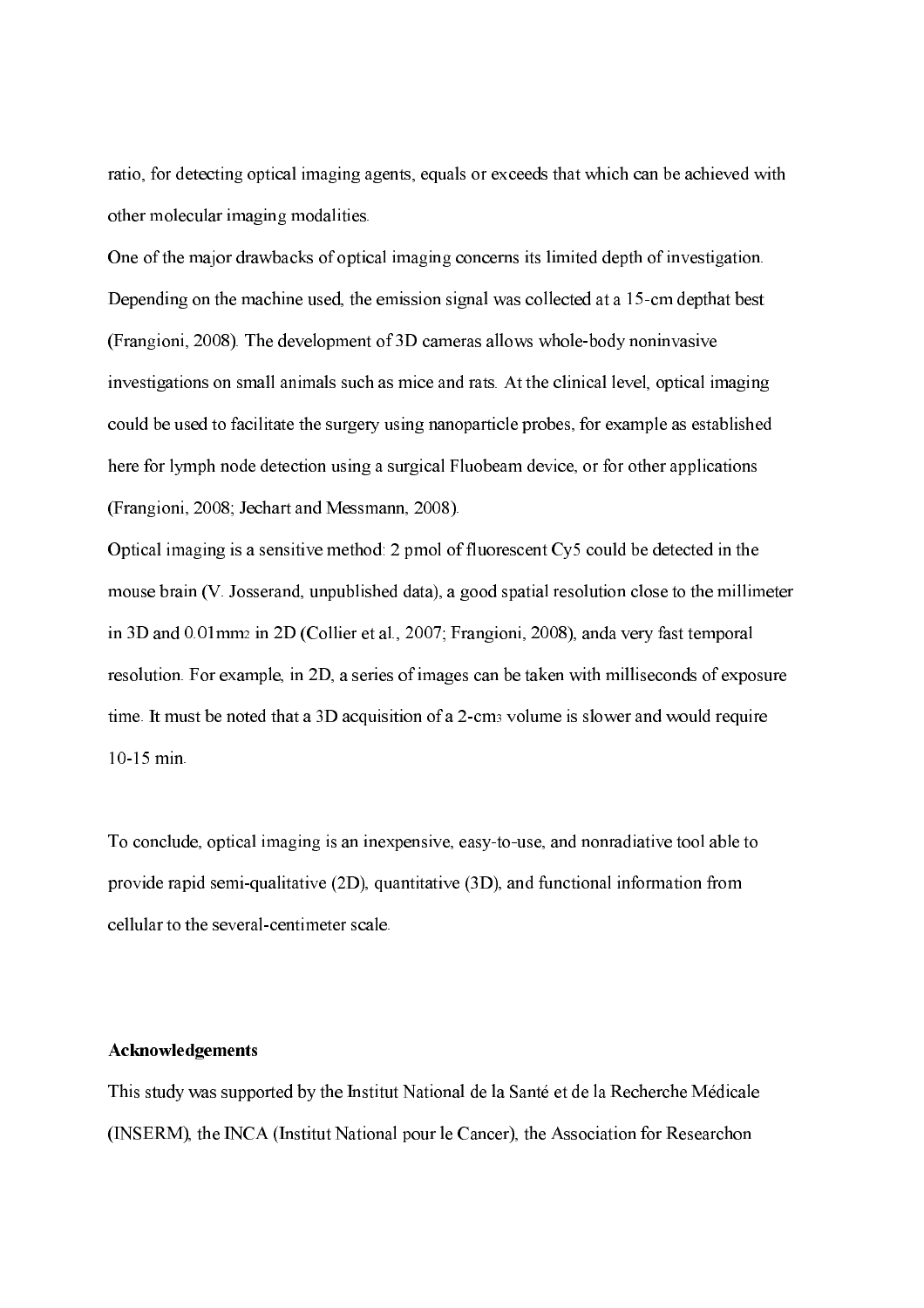Cancer (ARC, France), the Agence Nationale pour la Recherche (ANR) and the EMIL and N2L NoE of the 6th FWP. We also acknowledged Stéphanie Guillermet (Fluoptics, Grenoble France) and Alexeï Grichine (CRI/INSERM U823, Eq. 10) for helpful technical assistance.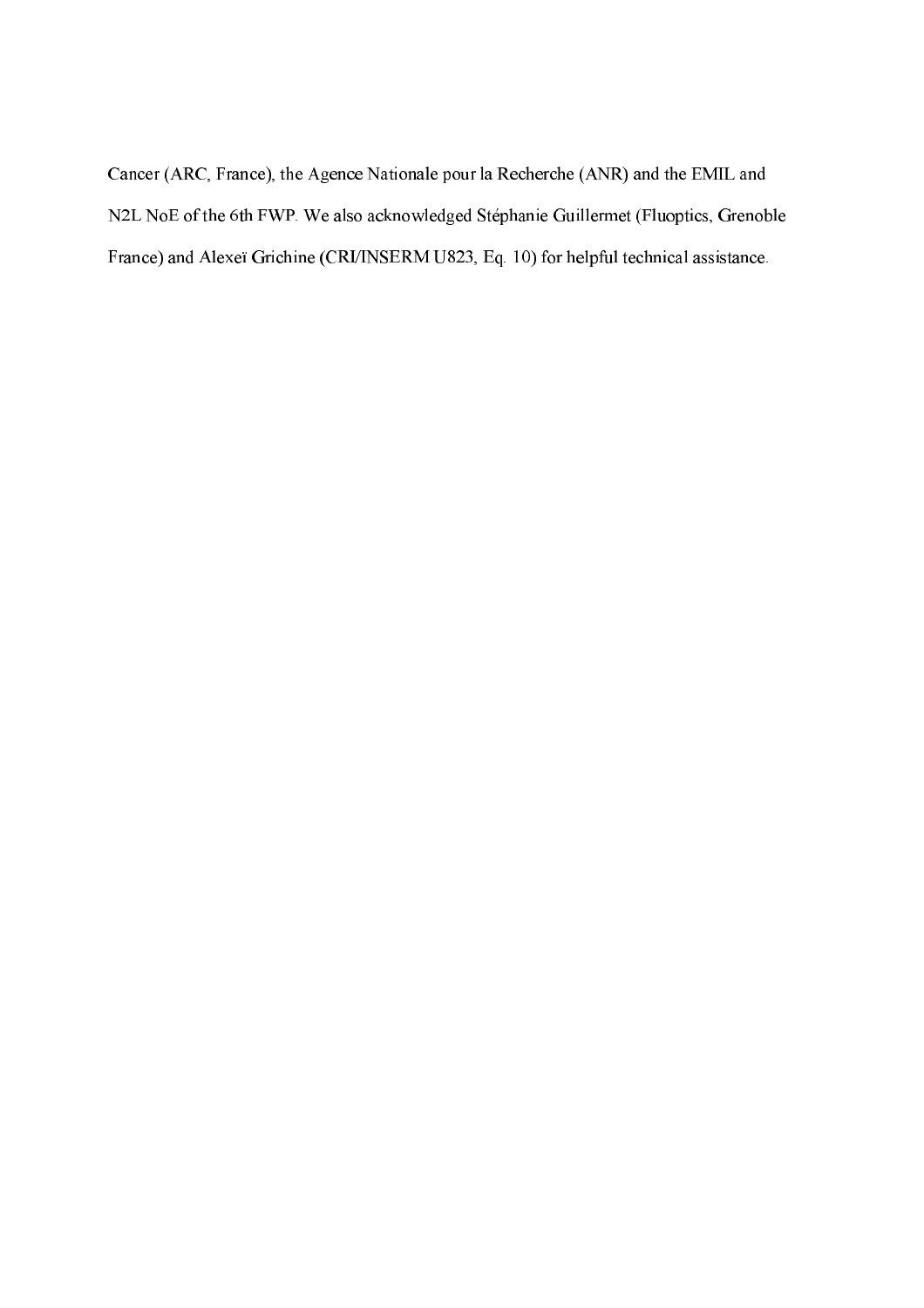### Figure legends

Fig. 1: Representation of the RAFT-RGD drug carrier. The disulfide bridge is represented by "S-S". Here, the drug is the pro-apoptotic (KLAKLAK)-NH<sub>2</sub> peptide.

Fig. 2: Schematic representation of functionalized nanoparticles for imaging and targeted therapies.

Fig. 3: Optical imaging of intraperitoneal TS/A-pc-pGL3 tumor-bearing mice. The tumor cells were detected noninvasively using different modalities and the positive RAFT-RGD-Alexa700 molecule (Left) or the negative control molecule RAFT-RAD-Alexa700 (Right). Bioluminescence imaging, 5 min after luciferase injection allowed the detection and localization of the peritenoal nodules because the injected tumor cells are Luciferase positive. 2D-fluorescence and 3D fluorescence imaging performed 3 h after intravenous injection of RAFT-RGD-Alexa700 and RAFT-RAD-Alexa700demonstrated that RAFT-RGD but not RAFT-RAD was targeting these nodules.

Fig. 4: Confocal imaging of RAFT-RGD-X1 on live  $\Box$   $\Box$  3-expressing cells, HEK293- $\Box$ 3. From left to right: phase contrast and nucleus staining (blue), RAFT-RGD-Cy3 (green), KLA-Cy5 (red), and FRET signal obtained from KLA linked to RAFT-RGD (dark red). The images were obtained at 30 min (upper panel) and 2 h (lower panel). Scale bar: 20  $\Box$ m.

Fig. 5: Drug release. (A) IGROV-1 cellswere incubated with RAFT-RGD-X2 and observed by confocal microscopy ( $40x$ ). Red signal corresponding to the drug release appeared 1 h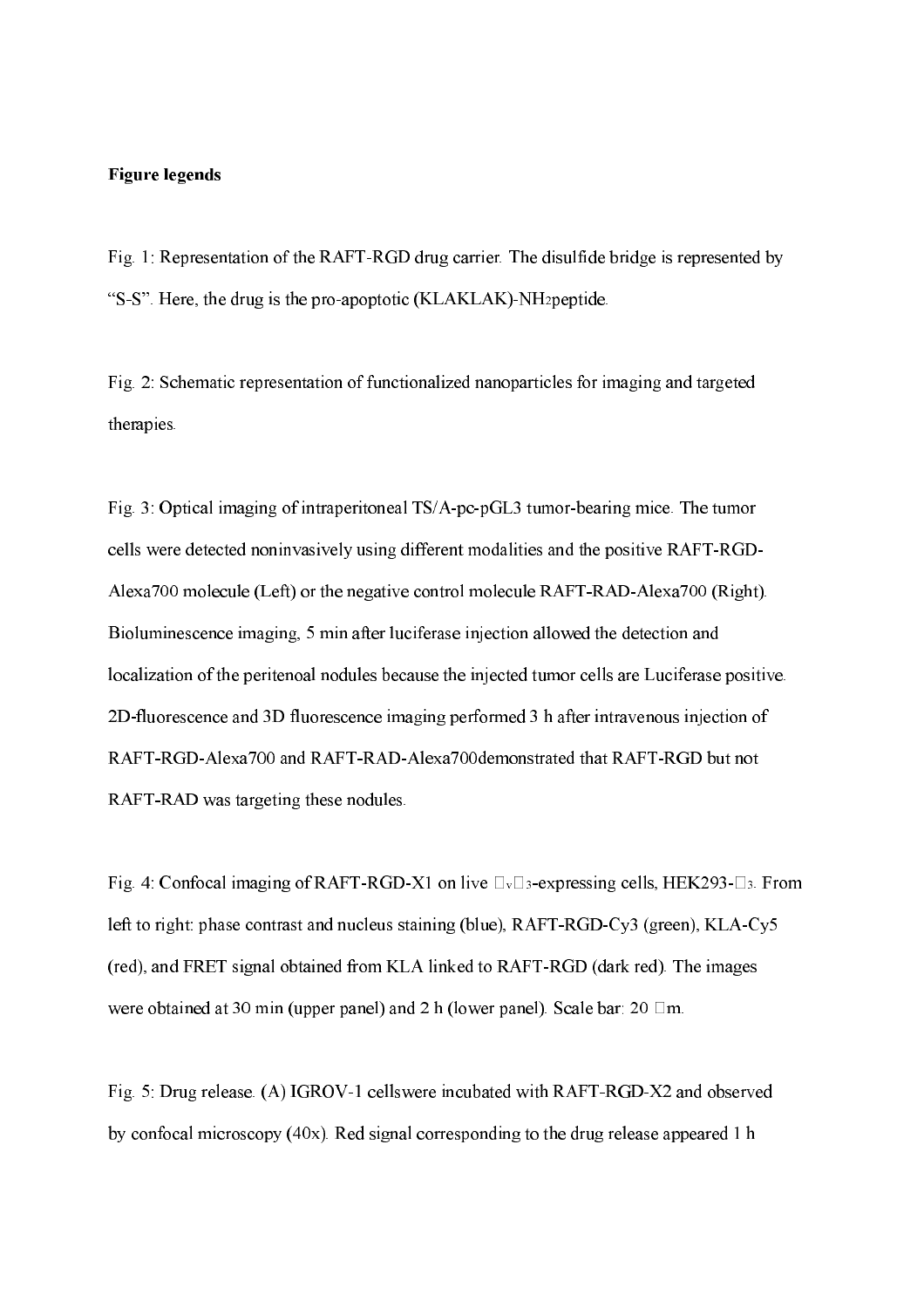after addition to the cell culture medium. As demonstrated by the mitochondria labeling (green signal), the KLA massively reached its target. (B) Similar results were obtained on three different cell types expressing the integrin  $\alpha \sqrt{3}$ . Scale bar: 10  $\Box$ m.

Fig. 6: (A)and (C)Fluorescence reflectance imaging of nudemice laid on the back (left) and the belly (right), 24 h after the intravenous injection of two different nanoparticles (representative examples,  $N = 4$ ). (B)and (D)Corresponding biodistributions of the different nano-carriers were obtained after sacrifice of the animals and exposure of the different organs directly under the camera.

Fig. 7: Nanoparticles were subcutaneously injected in two locations in the vicinity of the tumor (pink dots). As observed after 15 min (A), 1 h (B) or 3 h (C), the nanoparticles were migrating toward two draining lymph nodes of the subcutaneous tumor, allowing their precise localization. (D) After resection, lymph nodes were observed under bright field and fluorescence imaging.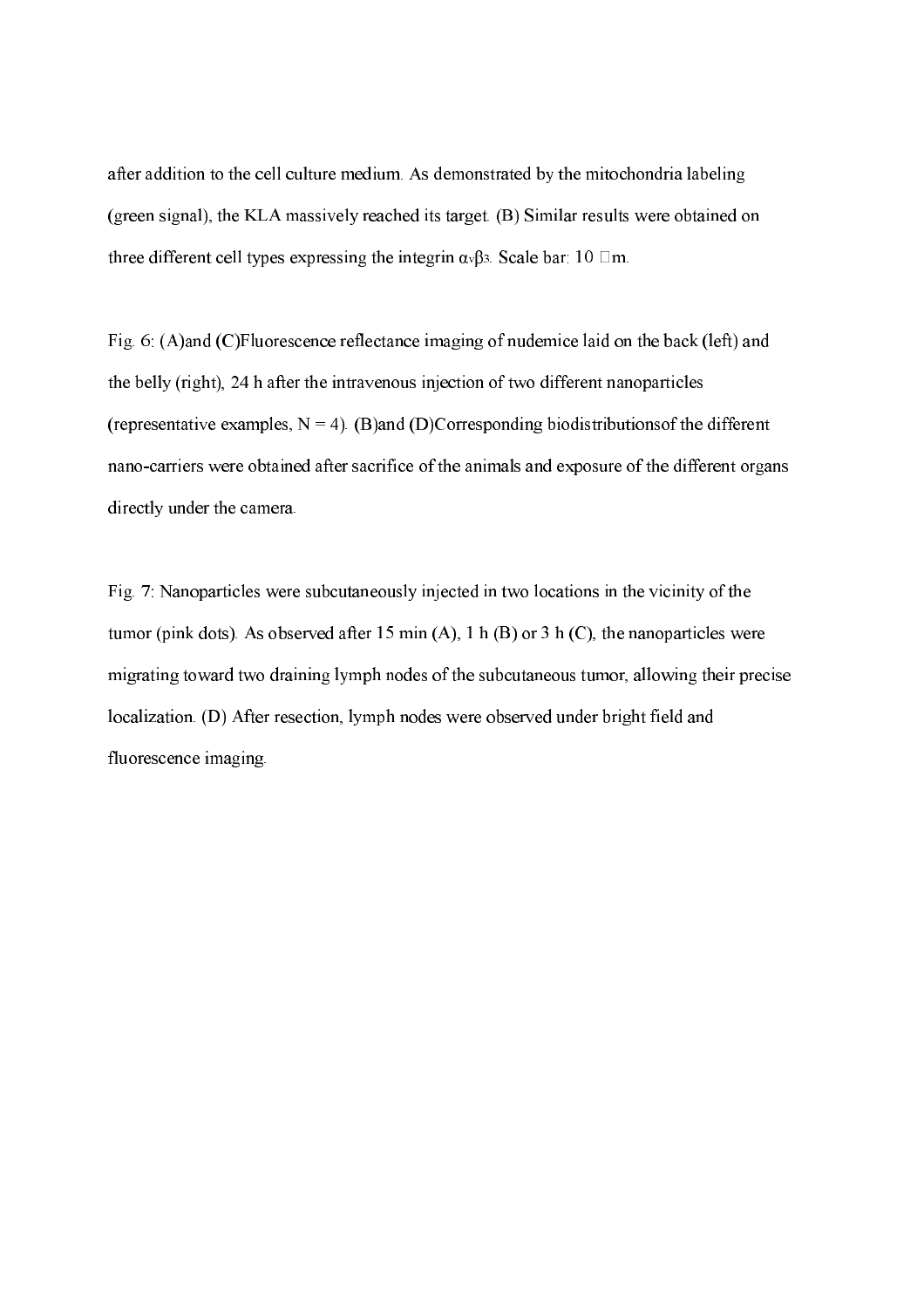#### References

Ahmadi, M., Sancey, L., Briat, A., Riou, L., Boturyn, D., Dumy, P., Fagret, D., Ghezzi,

C.Vuillez, J.P., 2008. Chemical and Biological Evaluations of an InLabeled RGD

Peptide Targeting Integrin  $\Box$ <sup> $\Box$ 3</sup> in a Preclinical Tumor Model. Cancer Biother.

Radiopharm. 23, 1-10.

Anandasabapathy, S. 2008. Endoscopic imaging: emerging optical techniques for the detection of colorectal neoplasia. Curr. Opin. Gastroenterol. 24, 64-69.

Alexis, F., Pridgen, E., Molnar, L.K., Farokhzad, O.C., 2008. Factors affecting the clearance and biodistribution of polymeric nanoparticles. Mol. Pharm. 5, 505-515.

Boturyn, D., Coll, J.L., Garanger, E., Favrot, MC., Dumy, P., 2004. Template assembled cyclopeptides as multimeric system for integrin targeting and endocytosis. J. Am. Chem. Soc. 126, 5730-5739.

Bridot, J.L., Faure, A.C., Laurent, S., Rivière, C, Billotey, C., Hiba, B., Janier, M., Josserand, V., Coll, J.L., Elst, L.V., Muller, R., Roux, S., Perriat, P., Tillement, O., 2007. Hybrid gadolinium oxide nanoparticles: Multimodal contrast agents for in vivo imaging. J. Am. Chem. Soc.129, 5076-5084.

Chen, X., Sievers, E., Hou, Y., Park, R., Tohme, M., Bart, R., Bremner, R., Bading, J.R., Conti, P.S., 2005. Integrin alpha v beta 3-targeted imaging of lung cancer. Neoplasia 7, 271279.

Cho, K., Wang, X., Nie, S., Chen, Z.G., Shin, D.M., 2008. Therapeutic nanoparticles for drug delivery in cancer. Clin. Cancer Res. 14, 1310-1316.

Clift, M.J., Rothen-Rutishauser, B., Brown, D.M., Duffin, R., Donaldson, K., Proudfoot, L., Guy, K., Stone, V., 2008. The impact of different nanoparticle surface chemistry and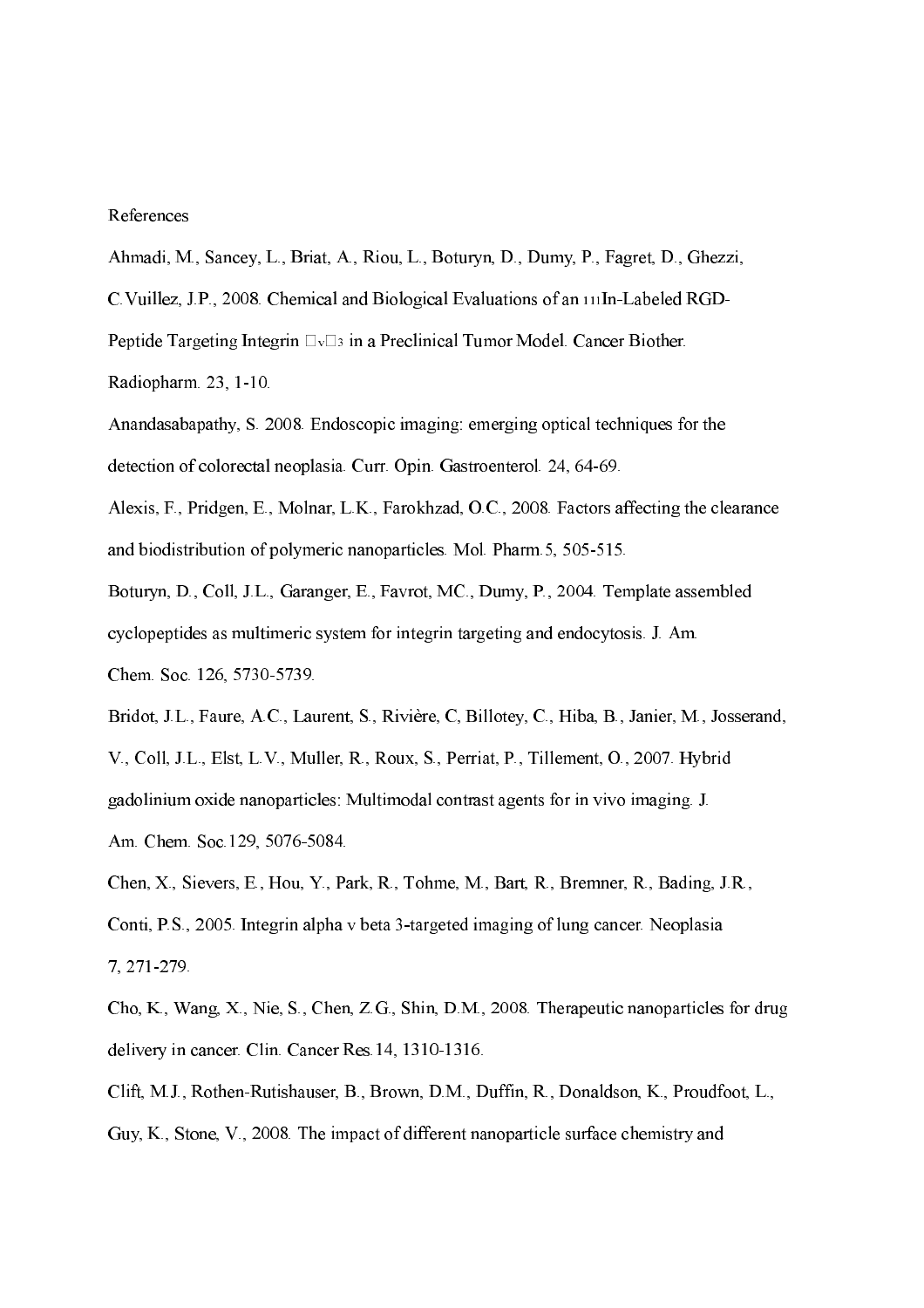size on uptake and toxicity in a murine macrophage cell line. Toxicol. Appl. Pharmacol.232, 418-427.

Collier, T., Guillaud, M., Follen, M., Malpica, A., Richards-Kortum, R., 2007. Real-time reflectance confocal microscopy: comparison of two-dimensional images and threedimensional image stacks for detection of cervical precancer. J. Biomed. Opt. 12, 024021.

Da Silva, A., Dinten, J.M., Coll, J.L., Rizo, P., 2007. From bench-top small animal diffuse optical tomography towards clinical imaging. Conf. Proc. IEEE Eng. Med. Biol. Soc. 2007, 526-529.

Debbage, P., Jaschke, W., 2008. Molecular imaging with nanoparticles: giant roles for dwarf actors. Histochem.Cell Biol. 130, 845-875.

Foillard, S., Jin, Z.H., Garanger, E., Boturyn, D., Favrot, M.C., Coll, J.L., Dumy, P., 2008. Synthesis and biological characterisation of targeted pro-apoptotic peptide. Chem. Bio. Chem.9, 2326-2332.

Frangioni, J.V., 2008. New technologies for human cancer imaging. J. Clin. Oncol. 26, 4012 4021.

Garanger, E., Boturyn, D.Dumy, P., 2007. Tumor targeting with RGD peptide ligands-design of new molecular conjugates for imaging and therapy of cancers. Anticancer Agents Med.Chem. 7, 552-558.

Garanger, E., Boturyn, D., Jin, Z., Dumy, P., Favrot, M.C., Coll, J.L., 2005. New multifunctional molecular conjugate vector for targeting, imaging, and therapy of tumors. Mol. Ther.12, 1168-1175.

Gehlsen, K.R., Davis, G.E.Sriramarao, P., 1992. Integrin expression in human melanoma cells with differing invasive and metastatic properties. Clin. Exp. Metastasis 10, 111-120.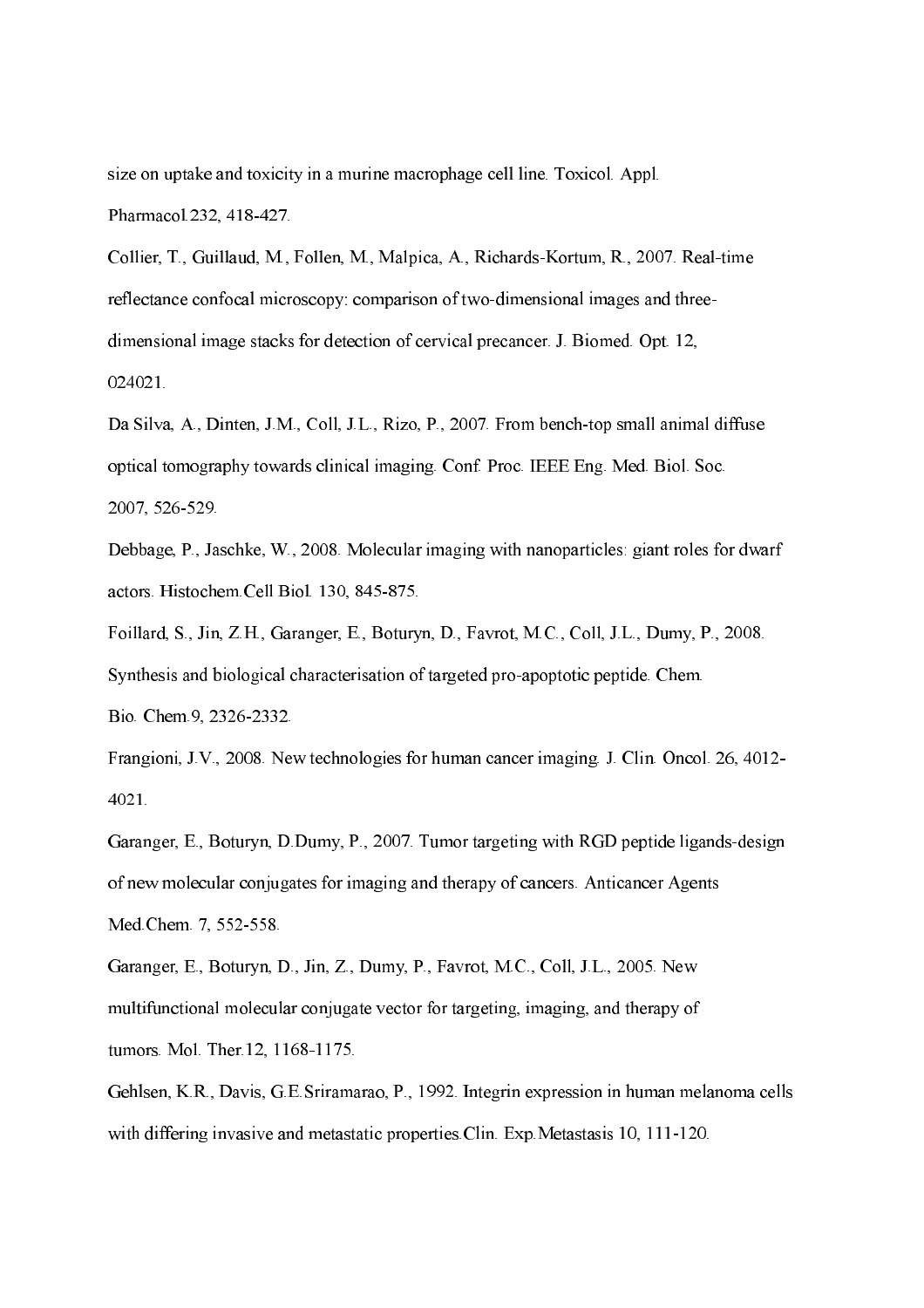Gladson, C.L., Cheresh, D.A., 1991. Glioblastoma expression of vitronectin and the alpha v beta 3 integrin. Adhesion mechanism for transformed glial cells. J. Clin. Invest. 88, 19241932.

Herve, L., Koenig, A., Da Silva, A., Berger, M., Boutet, J., Dinten, J.M., Peltie, P., Rizo, P., 2007. Noncontact fluorescence diffuse optical tomography of heterogeneous media.

Appl.Opt.46, 4896-4906.

Jechart, G., Messmann, H., 2008. Indications and techniques for lower intestinal endoscopy. Best Pract.Res.Clin. Gastroenterol.22, 777-788.

Jin, Z.H., Josserand, V., Foillard, S., Boturyn, D., Dumy, P., Favrot, M.C., Coll, J.L., 2007. In vivo optical imaging of integrin  $\Box$   $\Box$  in mice using multivalent or monovalent cRGD targeting vectors. Mol.Cancer 6, 41.

Jin, Z.H., Josserand, V., Razkin, J., Garanger, E., Boturyn, D., Favrot, M.C., Dumy, P., Coll, J.L., 2006. Noninvasive optical imaging of ovarian metastases using  $Cv5$ -labeled RAFT-c(-RGDfK-)4. Mol. Imaging5, 188-197.

Josserand, V., Texier-Nogues, I., Huber, P., Favrot, M.C.Coll, J.L., 2007. Non-invasive in vivo optical imaging of the lacZ and luc gene expression in mice. Gene Ther. 14, 15871593.

Kim, S., Lim, Y.T., Soltesz, E.G., De Grand, A.M., Lee, J., Nakayama, A., Parker, J.A., Mihaljevic, T., Laurence, R.G., Dor, D.M., Cohn, L.H., Bawendi, M.G., Frangioni, J.V., 2004. Nearinfrared fluorescent type II quantum dots for sentinel lymph node mapping. Nat.Biotechnol.22, 93-97.

Koenig, A., Herve, L., Josserand, V., Berger, M., Boutet, J., Da Silva, A., Dinten, J. M., Peltie, P., Coll, J. L., Rizo, P., 2008. In vivo mice lung tumor follow-up with fluorescence diffuse optical tomography. J. Biomed. Opt. 13, 011008.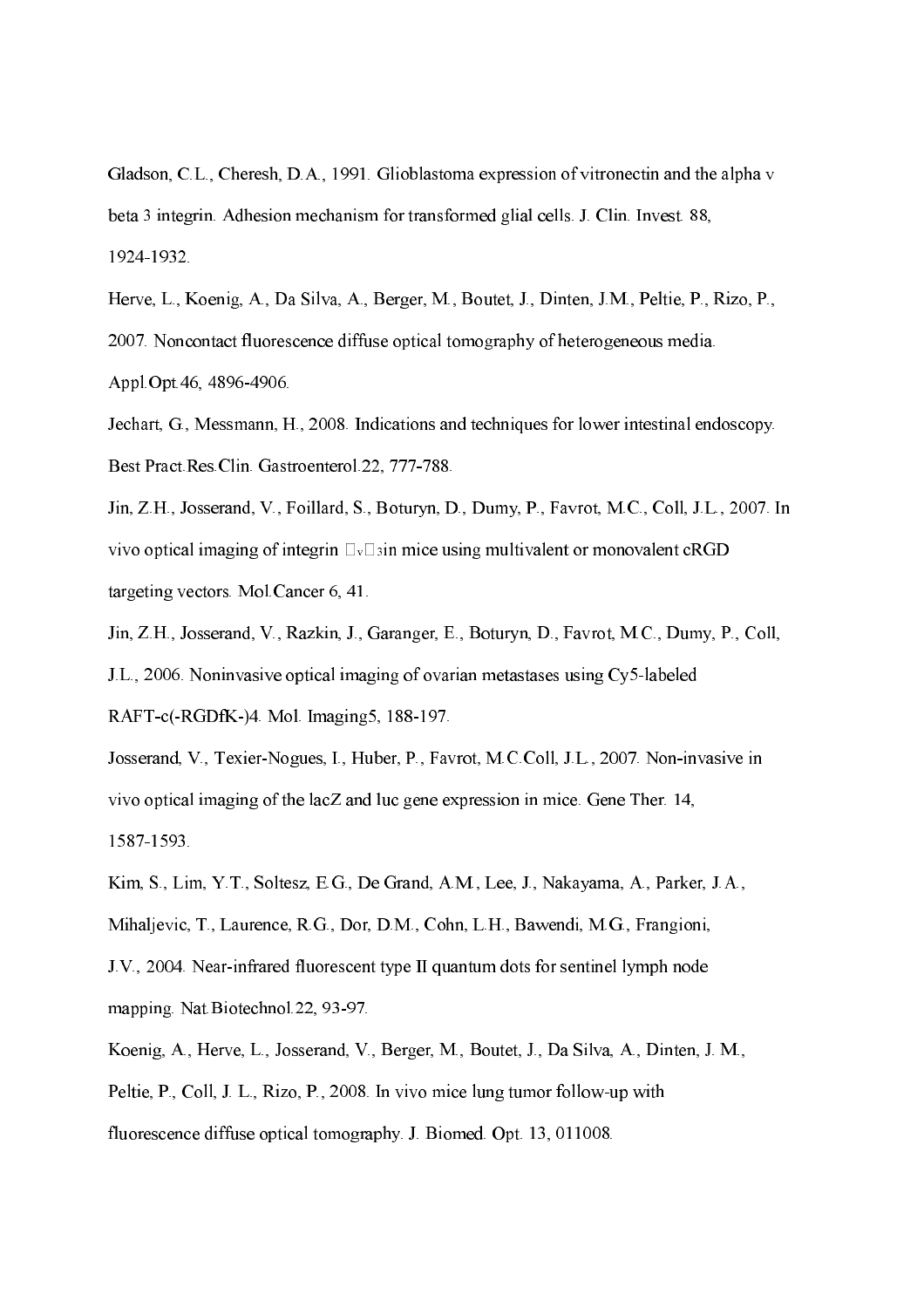Kumar, S., Richards-Kortum, R., 2006. Optical molecular imaging agents for cancer diagnostics and therapeutics. Nanomed.1, 23-30.

Luker, G. D., Luker, K. E. 2008. Optical imaging: current applications and future directions. J. Nucl. Med. 49, 1-4.

Lukyanov, A.N., Torchilin, V.P., 2004. Micelles from lipid derivatives of watersoluble polymers as delivery systems for poorly soluble drugs. Adv. Drug Deliv. Rev. 56, 1273-1289. Owens, D.E., 3rd, Peppas, N.A., 2006. Opsonization, biodistribution, and pharmacokinetics of polymeric nanoparticles. Int.J. Pharm.307, 93-102.

Pierce, M.C., Javier, D.J., Richards-Kortum, R., 2008. Optical contrast agents and imaging systems for detection and diagnosis of cancer. Int.J. Cancer.123, 1979-1990.

Rajwa, B., 2005. Modern confocal microscopy. Curr.Protoc.Cytom.Chapter 12, Unit 12 13.

Ripoll, J., Yessayan, D., Zacharakis. G., Ntziachristos, V., 2005. Experimental determination of photon propagation in highly absorbing and scattering media. J. Opt. Soc. Am. A. Opt. Image Sci. Vis. 22, 546-551.

Rolli, M., Fransvea, E., Pilch, J., Saven, A., Felding-Habermann, B., 2003. Activated integrin alphavbeta3 cooperates with metalloproteinase MMP-9 in regulating migration of metastatic breast cancer cells. Proc.Natl.Acad.Sci. U S A 100, 9482-9487.

Rupp, P.A., Czirok, A., Little, C.D., 2004. alphavbeta3integrin-dependent endothelial cell dynamics in vivo. Development 131, 2887-2897.

Sancey, L., Ardisson, V., Riou, L.M., Ahmadi, M., Marti-Batlle, D., Boturyn, D., Dumy, P., Fagret, D., Ghezzi, C., Vuillez, J.P., 2007. In vivo imaging of tumour angiogenesis in mice with the  $\Box_{\nu}\Box_3$  integrin-targeted tracer  $\text{sgmTc-RAFT-RGD}$ . Eur. J. Nucl. Med. Mol. Imaging. 34, 2037-2047.

Sancey, L., Garanger, E., Foillard, S., Schoehn, G., Hurbin, A., Albigès-Rizo, C., Boturyn, D.,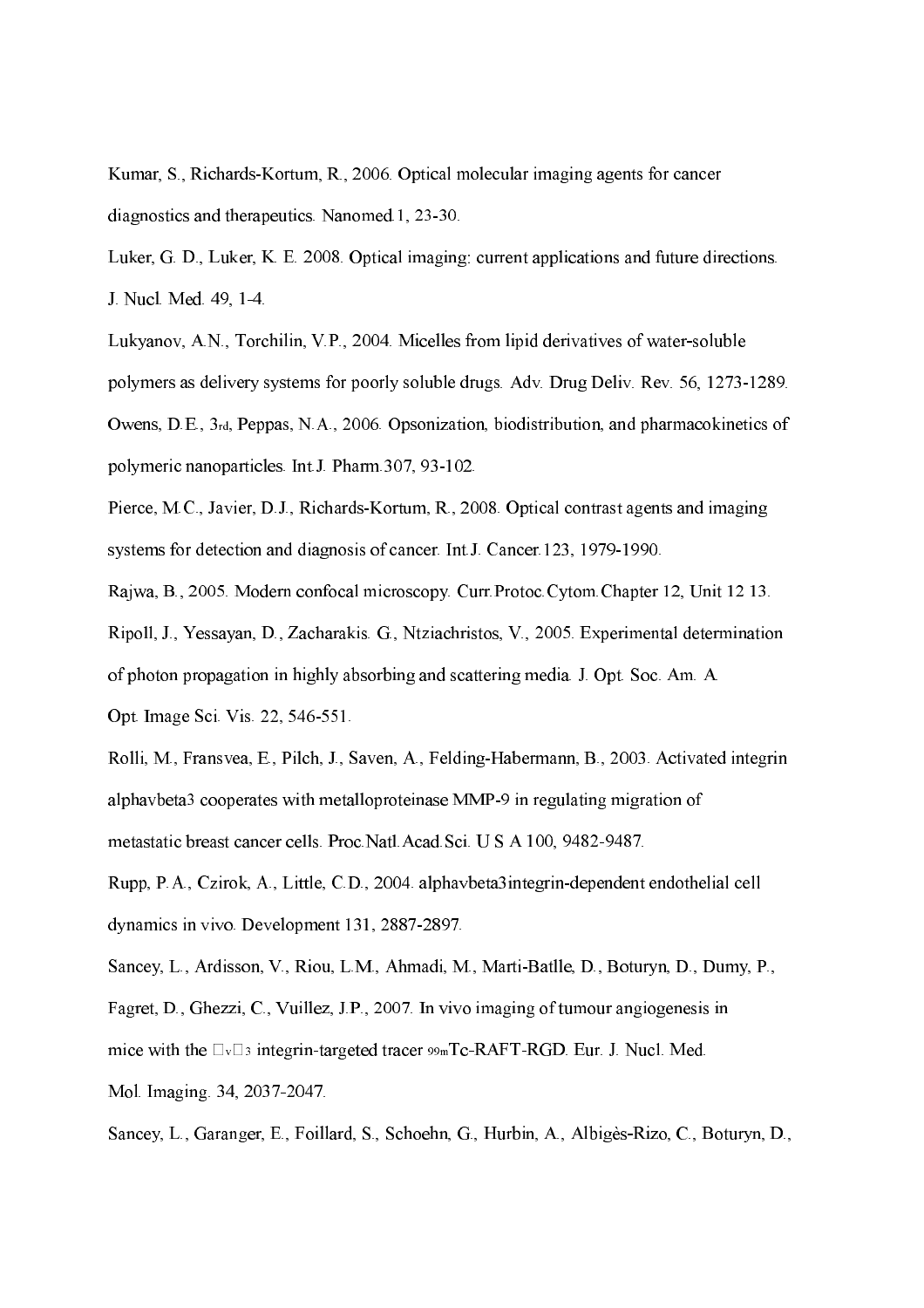Souchier, C., Grichine, A., Dumy, P., Coll, J.L., 2009. Clustering and internalization of integrin  $\Box$   $\Box$  swith a tetrameric RGD-synthetic peptide. Mol. Ther. in press. Sato, T., Konishi, K., Kimura, H., Maeda, K., Yabushita, K., Tsuji, M., Miwa, A., 2001. Vascular integrin beta 3 and its relation to pulmonary metastasis of colorectal carcinoma. Anticancer Res. 21, 643-647.

Seftor, R.E., Seftor, E.A., Gehlsen, K.R., Stetler-Stevenson, W.G., Brown, P.D., Ruoslahti, E., Hendrix, M.J., 1992. Role of the alpha v beta 3 integrin in human melanoma cell

invasion. Proc.Natl.Acad.Sci. U S A 89, 1557-1561.

Sevick-Muraca, E.M., Sharma, R., Rasmussen, J.C., Marshall, M.V., Wendt, J.A., Pham,

H.Q., Bonefas, E., Houston, J.P., Sampath, L., Adams, K.E., Blanchard, D.K., Fisher,

R.E., Chiang, S.B., Elledge, R., Mawad, M.E., 2008. Imaging of lymph flow in breast cancer patients after microdose administration of a nearinfrared fluorophore:

feasibility study. Radiology 246, 734-741.

Stupack, D.G., Cheresh, D.A., 2002. Get a ligand, get a life: integrins, signaling and cell survival. J. Cell Sci. 115, 3729-3738.

Tromberg, B. J., Cerussi, A., Shah, N., Compton, M., Durkin, A., Hsiang, D., Butler, J.,

Mehta, R. 2005. Imaging in breast cancer: diffuse optics in breast cancer: detecting

tumors in pre-menopausal women and monitoring neoadjuvant chemotherapy. 7, 279-285.

Weissleder, R., 2001. A clearer vision for in vivo imaging. Nat.Biotechnol. 19, 316-317.

Weissleder, R., 2002. Scaling down imaging: molecular mapping of cancer in mice. Nat. Rev. Cancer 2, 11-18.

Weissleder, R., Ntziachristos, V., 2003. Shedding light onto live molecular targets. Nat. Med. 9, 123128.

Weissleder, R., Pittet, M.J., 2008. Imaging in the era of molecular oncology. Nature452, 580-589.